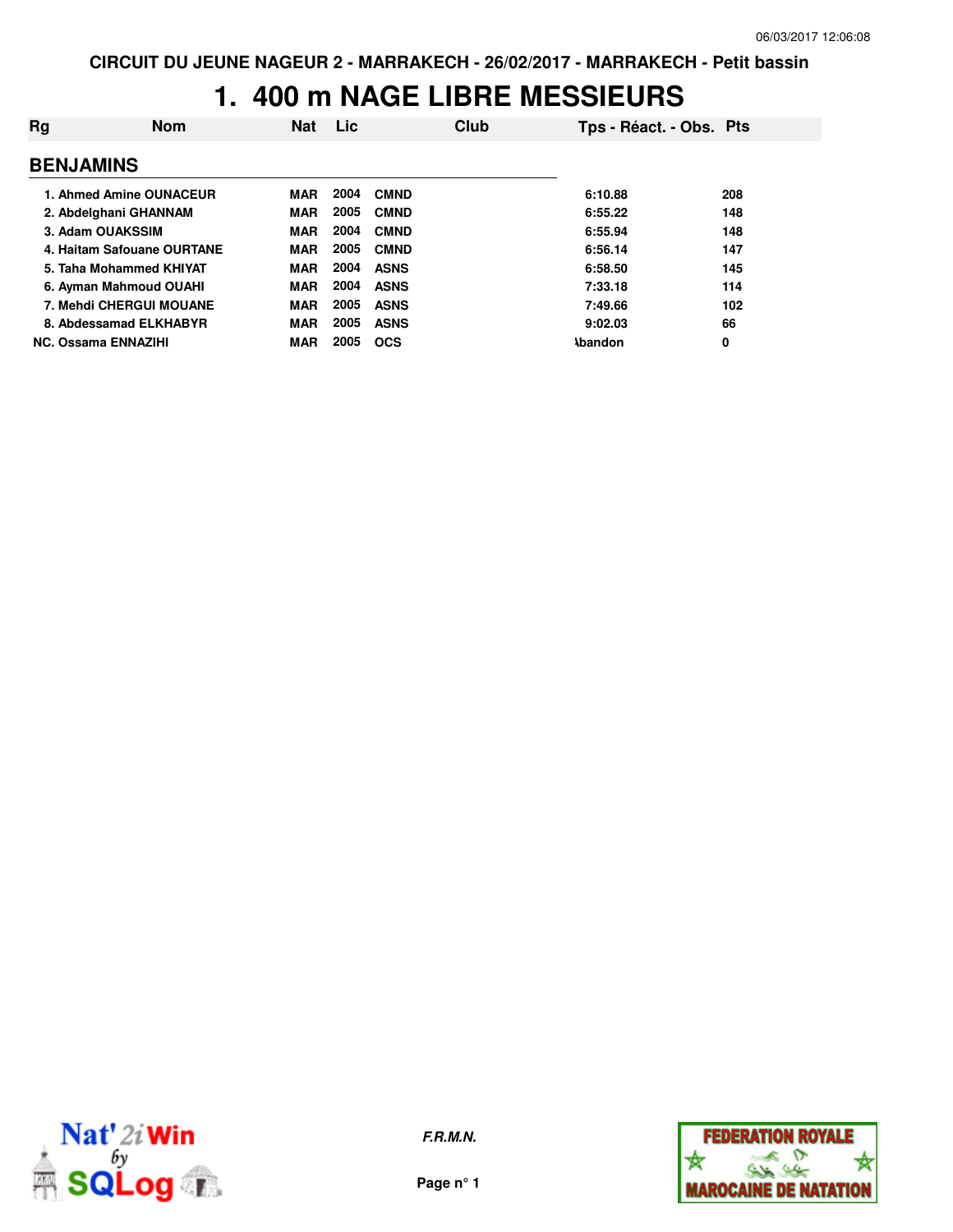#### **2. 200 m NAGE LIBRE MESSIEURS**

| Rg              | <b>Nom</b>                | <b>Nat</b> | Lic  | Club          | Tps - Réact. - Obs. Pts |     |
|-----------------|---------------------------|------------|------|---------------|-------------------------|-----|
| <b>POUSSINS</b> |                           |            |      |               |                         |     |
|                 | 1. Nabil EL MOUMI         | <b>MAR</b> | 2006 | JIHA          | 2:51.88                 | 209 |
|                 | 2. El Mehdi MOUHACHIM     | <b>MAR</b> | 2006 | JIHA          | 2:52.19                 | 207 |
|                 | 3. Issam BOUHMALA         | <b>MAR</b> | 2007 | <b>OCS</b>    | 2:56.16                 | 194 |
|                 | 4. Abdelouahab BENHIDA    | <b>MAR</b> | 2007 | <b>ASAMIN</b> | 3:07.56                 | 160 |
|                 | 5. Ahmed BENAZZOUZ        | <b>MAR</b> | 2006 | <b>OCS</b>    | 3:15.84                 | 141 |
|                 | 6. Houssam BENRBIB        | <b>MAR</b> | 2006 | <b>OCS</b>    | 3:32.66                 | 110 |
|                 | 7. Elias ELJAZOULI        | <b>MAR</b> | 2007 | <b>OCS</b>    | 3:39.31                 | 100 |
|                 | 8. Abdoullah DRIBI ALAOUI | <b>MAR</b> | 2006 | <b>ASNS</b>   | 4:06.73                 | 70  |
|                 | 9. Assaad Nour OUAHI      | <b>MAR</b> | 2007 | <b>ASNS</b>   | 4:26.81                 | 55  |



**F.R.M.N.**

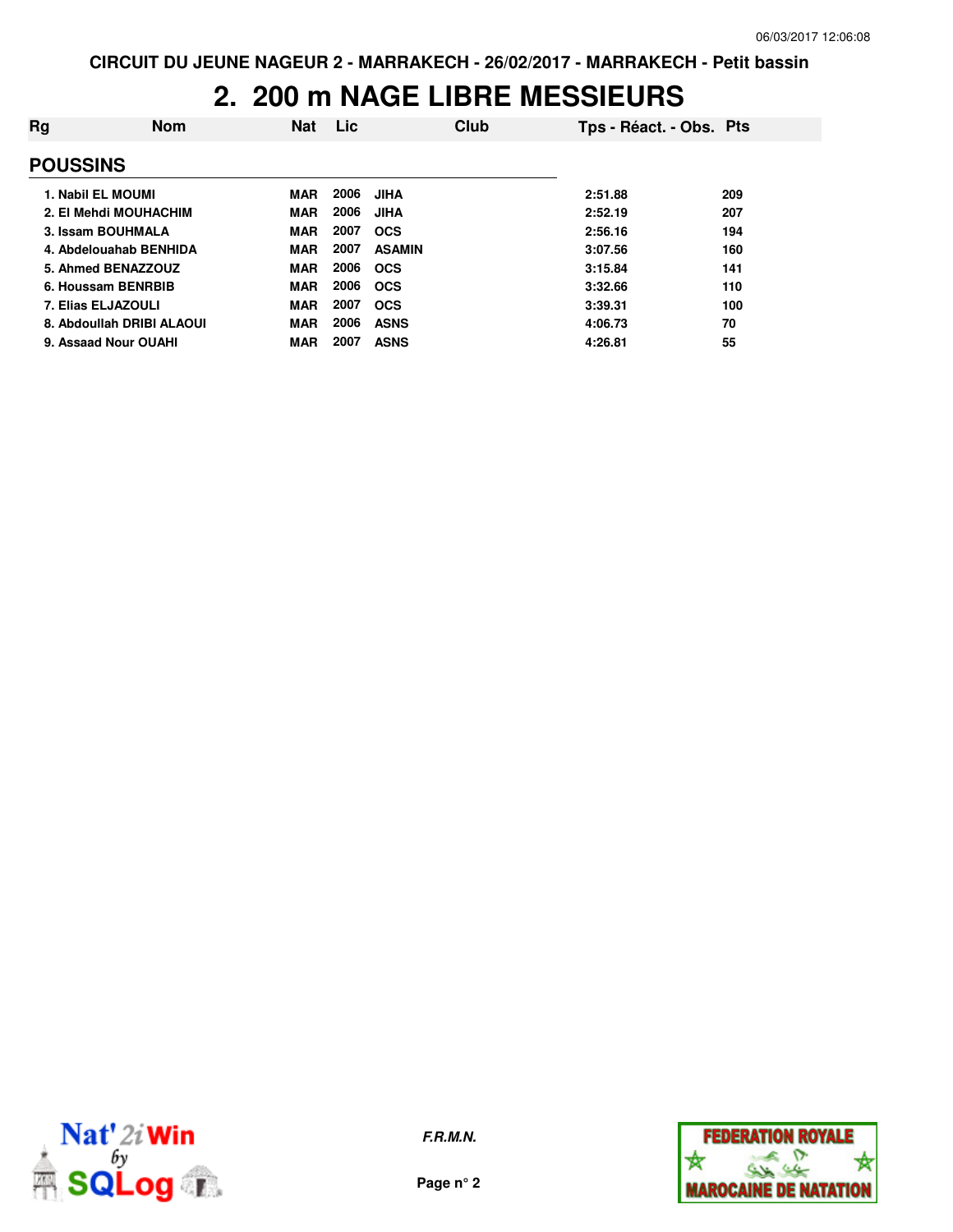## **3. 50 m DOS DAMES**

| <b>Rg</b>             | Nom                               | Nat        | Lic  | Club          | Tps - Réact. - Obs. Pts |     |
|-----------------------|-----------------------------------|------------|------|---------------|-------------------------|-----|
| <b>BENJAMINS</b>      |                                   |            |      |               |                         |     |
|                       | 1. Oumaima DAHLANE                | <b>MAR</b> | 2005 | <b>JIHA</b>   | 43.13                   | 247 |
|                       | 2. Bachair LAHOUIRI               | <b>MAR</b> | 2005 | <b>OCK</b>    | 45.47                   | 210 |
|                       | 3. Hiba AOUFOUCHI                 | <b>MAR</b> | 2004 | <b>OCK</b>    | 46.44                   | 197 |
|                       | 4. Safaa KHRISS                   | <b>MAR</b> | 2004 | <b>ASAMIN</b> | 47.17                   | 188 |
|                       | 5. Aya BKHIBKHI                   | <b>MAR</b> | 2005 | <b>CMND</b>   | 51.13                   | 148 |
|                       | 6. Doha ANKA SOUBAAI              | <b>MAR</b> | 2004 | <b>KACM</b>   | 53.51                   | 129 |
|                       | 7. Nada ELIDRISSI                 | <b>MAR</b> | 2005 | <b>OCS</b>    | 55.41                   | 116 |
|                       | <b>NC. Basma BOUANANI</b>         | <b>MAR</b> | 2004 | <b>OCS</b>    | Frf n.d.                |     |
|                       | <b>NC. Hassnaa MHAICH</b>         | <b>MAR</b> | 2004 | <b>OCS</b>    | Dsq NI                  | 0   |
| <b>POUSSINS</b>       |                                   |            |      |               |                         |     |
| 1. Aya RIFAI          |                                   | <b>MAR</b> | 2007 | <b>ASAMIN</b> | 42.03                   | 266 |
|                       | 2. Sarah LACOMBE                  | <b>MAR</b> | 2007 | <b>JIHA</b>   | 45.22                   | 214 |
|                       | 3. Ilham EL MACHFOU               | <b>MAR</b> | 2007 | <b>JIHA</b>   | 45.38                   | 212 |
|                       | 4. Ghita ALADLOUNI                | <b>MAR</b> | 2006 | <b>JIHA</b>   | 45.94                   | 204 |
|                       | 5. Douaa LEZREK                   | <b>MAR</b> | 2006 | <b>JIHA</b>   | 47.23                   | 188 |
| 6. Lina BOURZI        |                                   | <b>MAR</b> | 2007 | <b>ASAMIN</b> | 48.66                   | 172 |
|                       | 7. Nada MOUSSAFIA                 | <b>MAR</b> | 2007 | <b>OCS</b>    | 48.90                   | 169 |
|                       | 8. Joulane MAHJOUBI               | <b>MAR</b> | 2007 | <b>ASAMIN</b> | 52.78                   | 134 |
|                       | 9. Hiba LAMOURI                   | <b>MAR</b> | 2007 | <b>JIHA</b>   | 53.03                   | 132 |
| 10. Israe DOUADA      |                                   | <b>MAR</b> | 2007 | <b>KACM</b>   | 1:10.96                 | 55  |
|                       | <b>NC. Fatima Ezzahra MOKHLIS</b> | <b>MAR</b> | 2006 | <b>OCS</b>    | Frf n.d.                |     |
| <b>NC. Wiam SAOUI</b> |                                   | <b>MAR</b> | 2006 | <b>ASAMIN</b> | Dsq VI                  | 0   |



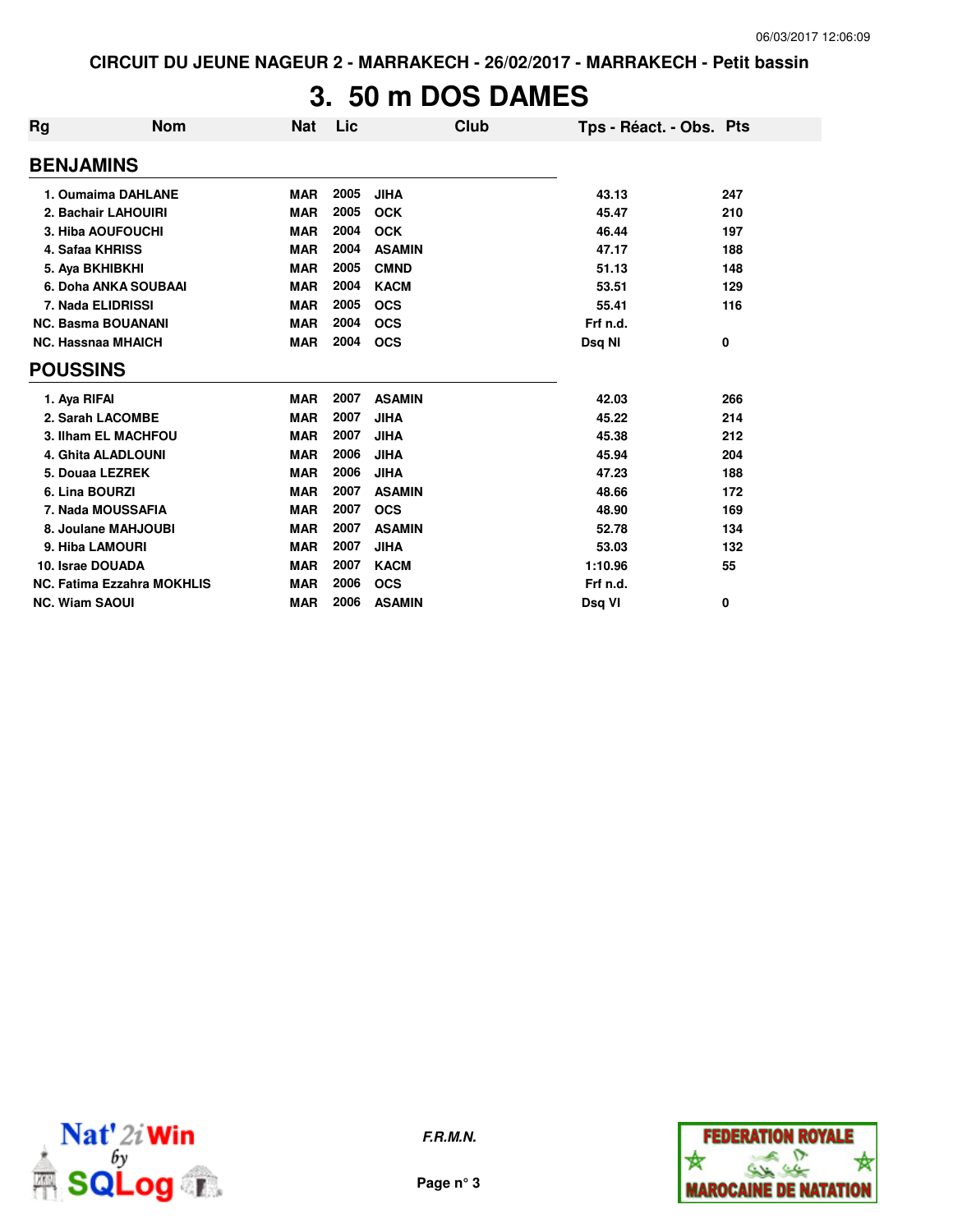### **4. 50 m DOS MESSIEURS**

| Rg                         | <b>Nom</b>                    | <b>Nat</b> | Lic  | Club          | Tps - Réact. - Obs. Pts |     |
|----------------------------|-------------------------------|------------|------|---------------|-------------------------|-----|
| <b>BENJAMINS</b>           |                               |            |      |               |                         |     |
| 1. Yassine ZOUBIR          |                               | <b>MAR</b> | 2004 | <b>OCK</b>    | 39.41                   | 227 |
|                            | 2. Mohamed Adam NOURDINE      | <b>MAR</b> | 2005 | <b>OCK</b>    | 39.54                   | 224 |
| <b>3. Ali BENLACHHAB</b>   |                               | <b>MAR</b> | 2005 | <b>ASAMIN</b> | 39.94                   | 218 |
|                            | 4. Mohamed Reda ELMARNI       | <b>MAR</b> | 2004 | <b>OCS</b>    | 40.25                   | 213 |
| 5. Amine ZOUBIR            |                               | <b>MAR</b> | 2004 | <b>OCK</b>    | 41.38                   | 196 |
| <b>6. Anass SAFOINE</b>    |                               | <b>MAR</b> | 2004 | <b>OCK</b>    | 41.94                   | 188 |
| 7. Rayane DAKI             |                               | <b>MAR</b> | 2005 | <b>OCK</b>    | 42.06                   | 186 |
| 8. Iliass ZARQUAN          |                               | <b>MAR</b> | 2005 | <b>JIHA</b>   | 45.16                   | 150 |
| 9. Youssef CHAYED          |                               | <b>MAR</b> | 2005 | <b>JIHA</b>   | 46.34                   | 139 |
| 10. Aymane DIANI           |                               | <b>MAR</b> | 2005 | <b>JIHA</b>   | 46.47                   | 138 |
| 11. Bader CHAHID           |                               | <b>MAR</b> | 2004 | <b>JIHA</b>   | 47.11                   | 132 |
| 12. Nissam BARDACH         |                               | <b>MAR</b> | 2004 | <b>KACM</b>   | 49.47                   | 114 |
| 13. Ziyad BAATOCH          |                               | <b>MAR</b> | 2004 | <b>OCS</b>    | 50.25                   | 109 |
|                            | 14. Taha Mohammed KHIYAT      | <b>MAR</b> | 2004 | <b>ASNS</b>   | 50.57                   | 107 |
|                            | 15. Abdelghani GHANNAM        | <b>MAR</b> | 2005 | <b>CMND</b>   | 51.72                   | 100 |
|                            | <b>16. Ismail NAIT BRAHIM</b> | <b>MAR</b> | 2004 | <b>OCS</b>    | 52.44                   | 96  |
| 17. Aymane LAMMANI         |                               | <b>MAR</b> | 2004 | <b>KACM</b>   | 53.72                   | 89  |
| 18. Yassine JILALI         |                               | <b>MAR</b> | 2004 | <b>JIHA</b>   | 53.75                   | 89  |
|                            | 19. Houssam BOUCHOUK          | <b>MAR</b> | 2004 | <b>ASNS</b>   | 54.78                   | 84  |
| <b>NC. Mohssine KANABA</b> |                               | <b>MAR</b> | 2005 | <b>KACM</b>   | Frf n.d.                |     |
| <b>NC. Soufiane JEBLI</b>  |                               | <b>MAR</b> | 2004 | <b>OCK</b>    | Frf n.d.                |     |
| <b>POUSSINS</b>            |                               |            |      |               |                         |     |
|                            | 1. El Mehdi MOUHACHIM         | <b>MAR</b> | 2006 | <b>JIHA</b>   | 42.94                   | 175 |
|                            | 2. Ilyass LAMZOUGUI           | <b>MAR</b> | 2007 | <b>JIHA</b>   | 46.53                   | 137 |
|                            | 3. Ahmed BENAZZOUZ            | <b>MAR</b> | 2006 | <b>OCS</b>    | 48.96                   | 118 |
| 4. Anis HORMI              |                               | <b>MAR</b> | 2006 | <b>JIHA</b>   | 50.30                   | 109 |
| 5. Elias ELJAZOULI         |                               | <b>MAR</b> | 2007 | <b>OCS</b>    | 56.53                   | 76  |
| 6. Reda AIT ZIDANE         |                               | <b>MAR</b> | 2007 | <b>KACM</b>   | 1:02.06                 | 58  |
|                            |                               |            |      |               |                         |     |



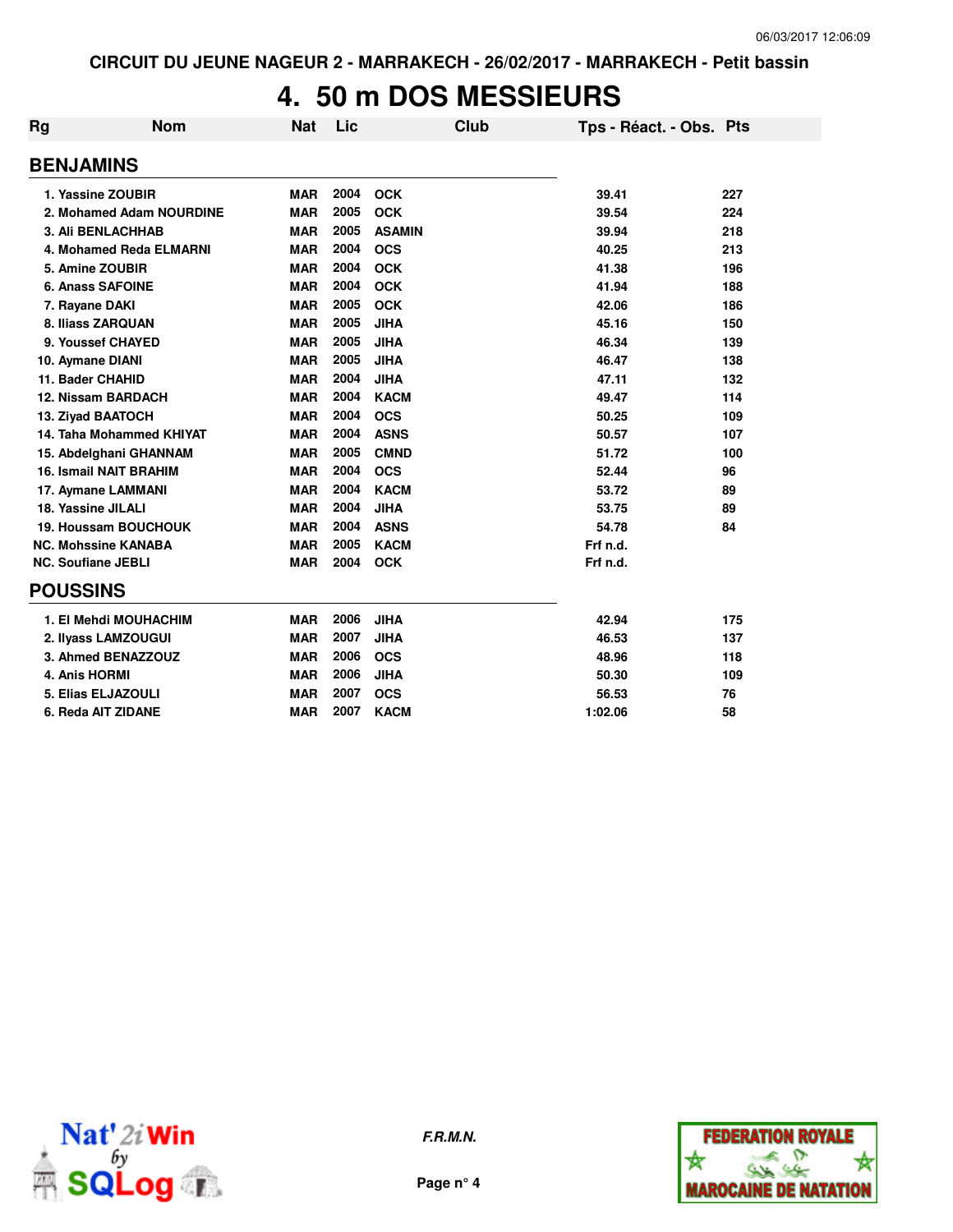### **5. 50 m BRASSE DAMES**

| Rg                        | <b>Nom</b>                       | <b>Nat</b> | Lic  | <b>Club</b>   | Tps - Réact. - Obs. Pts |     |
|---------------------------|----------------------------------|------------|------|---------------|-------------------------|-----|
| <b>BENJAMINS</b>          |                                  |            |      |               |                         |     |
|                           | 1. Douaa ES SAMAKI               | <b>MAR</b> | 2004 | <b>OCK</b>    | 43.50                   | 322 |
| 2. Sara ZEKRITI           |                                  | <b>MAR</b> | 2004 | <b>JIHA</b>   | 44.67                   | 298 |
| 3. Wiam LHASSAR           |                                  | <b>MAR</b> | 2004 | <b>OCS</b>    | 45.98                   | 273 |
| 4. Sarah ED DRIEF         |                                  | <b>MAR</b> | 2004 | <b>KACM</b>   | 47.97                   | 240 |
| 5. Douaa JALAL            |                                  | <b>MAR</b> | 2004 | <b>OCS</b>    | 49.44                   | 219 |
| 6. Imane SIHAMI           |                                  | <b>MAR</b> | 2004 | <b>OCK</b>    | 49.50                   | 219 |
|                           | 7. Chaimaa HARRAS                | <b>MAR</b> | 2004 | <b>OCK</b>    | 50.17                   | 210 |
|                           | 8. Salma EDDOUNE                 | <b>MAR</b> | 2004 | <b>JIHA</b>   | 50.38                   | 207 |
| 9. Sarah ZOUBIR           |                                  | <b>MAR</b> | 2004 | <b>OCK</b>    | 51.54                   | 194 |
| 10. Aya BKHIBKHI          |                                  | <b>MAR</b> | 2005 | <b>CMND</b>   | 54.89                   | 160 |
| 11. Hassnaa MHAICH        |                                  | <b>MAR</b> | 2004 | <b>OCS</b>    | 55.77                   | 153 |
| 12. Hiba MAHROUJ          |                                  | <b>MAR</b> | 2004 | <b>CKM</b>    | 58.42                   | 133 |
| 13. Hajar SABER           |                                  | <b>MAR</b> | 2005 | <b>CBN</b>    | 1:01.06                 | 116 |
| <b>14. Nada ELIDRISSI</b> |                                  | <b>MAR</b> | 2005 | <b>OCS</b>    | 1:04.84                 | 97  |
|                           | <b>NC. Nour Elhouda CHOUFANE</b> | <b>MAR</b> | 2005 | <b>ASNS</b>   | Frf n.d.                |     |
| <b>NC. Basma BOUANANI</b> |                                  | <b>MAR</b> | 2004 | <b>OCS</b>    | Frf n.d.                |     |
| <b>NC. Widad MORCHID</b>  |                                  | <b>MAR</b> | 2004 | <b>OCK</b>    | Dsq NI                  | 0   |
| NC. Aya QJAOUJ            |                                  | <b>MAR</b> | 2005 | <b>ASNS</b>   | Disqual.                | 0   |
| <b>POUSSINS</b>           |                                  |            |      |               |                         |     |
|                           | 1. Ghita ALADLOUNI               | <b>MAR</b> | 2006 | <b>JIHA</b>   | 46.39                   | 266 |
| 2. Lina EL OUADIH         |                                  | <b>MAR</b> | 2006 | <b>JIHA</b>   | 49.91                   | 213 |
|                           | 3. Rahma EL HAMDANI              | <b>MAR</b> | 2007 | <b>JIHA</b>   | 51.03                   | 200 |
|                           | 4. Aya ELOUAZZANI                | <b>MAR</b> | 2006 | <b>OCS</b>    | 51.99                   | 189 |
| 5. Wiam SAOUI             |                                  | <b>MAR</b> | 2006 | <b>ASAMIN</b> | 55.88                   | 152 |
|                           | 6. Joulane MAHJOUBI              | <b>MAR</b> | 2007 | <b>ASAMIN</b> | 55.91                   | 152 |
| 7. Lina BOURZI            |                                  | <b>MAR</b> | 2007 | <b>ASAMIN</b> | 56.28                   | 149 |
| 8. Hiba LAMOURI           |                                  | <b>MAR</b> | 2007 | <b>JIHA</b>   | 58.85                   | 130 |
|                           | 9. Alae ELOUAZZANI               | <b>MAR</b> | 2006 | <b>ASNS</b>   | 59.08                   | 128 |
|                           | 10. Nada MOUSSAFIA               | <b>MAR</b> | 2007 | <b>OCS</b>    | 59.50                   | 126 |
| 11. Diyaa AZNAKI          |                                  | <b>MAR</b> | 2006 | <b>OCS</b>    | 1:00.28                 | 121 |
| 12. Sarah AADAD           |                                  | <b>MAR</b> | 2007 | <b>CMND</b>   | 1:04.16                 | 100 |
| NC. Aya NAJAHI            |                                  | <b>MAR</b> | 2006 | <b>ASNS</b>   | Frf n.d.                |     |
| <b>NC. Hafsa CHARKI</b>   |                                  | <b>MAR</b> | 2007 | <b>OCK</b>    | Frf n.d.                |     |
| <b>NC. Maha SEBLAOUI</b>  |                                  | <b>MAR</b> | 2006 | <b>ASNS</b>   | Disqual.                | 0   |



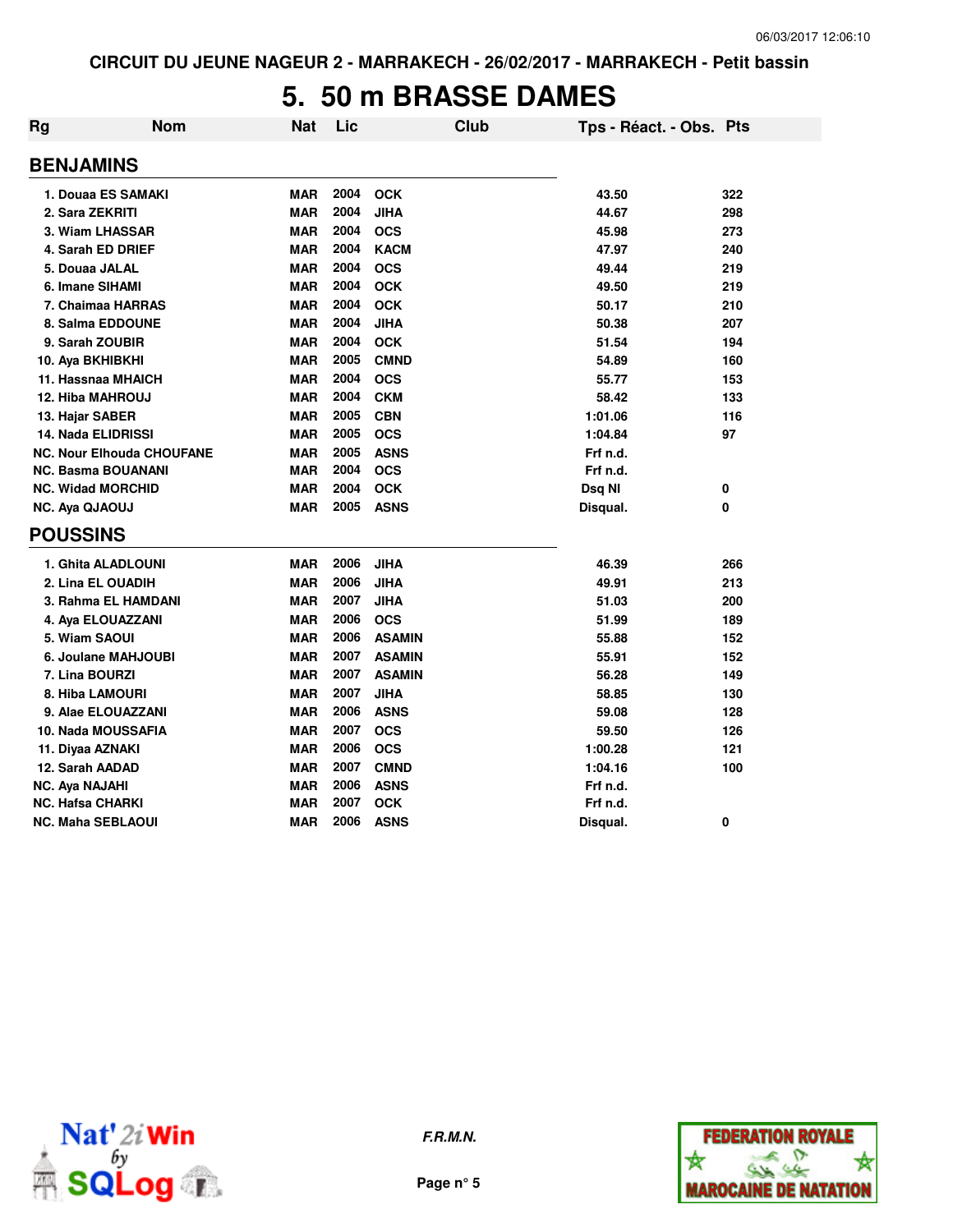☆

## **6. 50 m BRASSE MESSIEURS**

| <b>Rg</b><br>Nom                   | <b>Nat</b>        | Lic          | Club                      | Tps - Réact. - Obs. Pts |                              |
|------------------------------------|-------------------|--------------|---------------------------|-------------------------|------------------------------|
| <b>BENJAMINS</b>                   |                   |              |                           |                         |                              |
| 1. Zakaria REKHLA                  | MAR               | 2004         | <b>OCS</b>                | 41.84                   | 259                          |
| 2. Adam LAMZOUGUI                  | <b>MAR</b>        | 2004         | <b>JIHA</b>               | 42.17                   | 253                          |
| 3. Karim SELLAFI                   | MAR               | 2005         | <b>OCK</b>                | 45.07                   | 207                          |
| 4. Aymane DIANI                    | MAR               | 2005         | <b>JIHA</b>               | 45.81                   | 197                          |
| 5. Yasser BENHIDA                  | MAR               | 2005         | <b>ASAMIN</b>             | 46.07                   | 194                          |
| 6. Mohamed Adam NOURDINE           | MAR               | 2005         | <b>OCK</b>                | 48.06                   | 170                          |
| 7. Youssef CHAYED                  | MAR               | 2005         | <b>JIHA</b>               | 48.28                   | 168                          |
| 8. Haitam Safouane OURTANE         | <b>MAR</b>        | 2005         | <b>CMND</b>               | 48.34                   | 167                          |
| 9. Ayman Mahmoud OUAHI             | <b>MAR</b>        | 2004         | <b>ASNS</b>               | 48.59                   | 165                          |
| 10. Ismail LAHSINIA                | <b>MAR</b>        | 2004         | <b>OCK</b>                | 49.63                   | 155                          |
| 11. Brahim OUARMASSI               | MAR               | 2005         | <b>JIHA</b>               | 50.33                   | 148                          |
| 11. Rayane DAKI                    | MAR               | 2005         | <b>OCK</b>                | 50.33                   | 148                          |
| <b>13. Iliass ZARQUAN</b>          | MAR               | 2005         | <b>JIHA</b>               | 50.75                   | 145                          |
| <b>14. Mehdi CHERGUI MOUANE</b>    | MAR               | 2005         | <b>ASNS</b>               | 50.78                   | 144                          |
| 15. Adam OUAKSSIM                  | MAR               | 2004         | <b>CMND</b>               | 50.84                   | 144                          |
| 16. Mohamed Ayoub ELBOUDALI        | MAR               | 2004         | <b>JIHA</b>               | 51.20                   | 141                          |
| 17. Amine ZOUBIR                   | <b>MAR</b>        | 2004         | <b>OCK</b>                | 52.97                   | 127                          |
| 18. Yassine JILALI                 | MAR               | 2004         | <b>JIHA</b>               | 53.57                   | 123                          |
| 19. Amine HORMI                    | MAR               | 2004         | <b>JIHA</b>               | 53.91                   | 121                          |
| 20. Jad ABDOUH                     | MAR               | 2005         | <b>JIHA</b>               | 55.78                   | 109                          |
| 21. Haytam SIBAOUI                 | MAR               | 2005         | <b>KACM</b>               | 55.91                   | 108                          |
| 22. Ossama ENNAZIHI                | <b>MAR</b>        | 2005         | <b>OCS</b>                | 56.94                   | 102                          |
|                                    | MAR               | 2004         | <b>OCS</b>                | 57.30                   | 100                          |
| 23. Ziyad BAATOCH                  |                   | 2005         |                           |                         |                              |
| 24. Abdessamad ELKHABYR            | MAR               |              | <b>ASNS</b>               | 59.33                   | 90                           |
| 25. Ahmed Rayane ELOTOR            | MAR               | 2005         | <b>ASNS</b>               | 59.47                   | 90                           |
| 26. Yasser AL BAKRACHI             | <b>MAR</b>        | 2004         | <b>CKM</b>                | 1:02.13                 | 79                           |
| NC. Mohammed QALLIDI               | MAR               | 2005<br>2005 | <b>ASNS</b><br><b>CKM</b> | Frf n.d.                |                              |
| NC. Walid JAOUI<br>NC. Mehdi ZERDI | <b>MAR</b><br>MAR | 2004         | <b>CKM</b>                | Frf n.d.<br>Frf n.d.    |                              |
| NC. Yassine ZROUR                  | <b>MAR</b>        | 2004         | <b>CKM</b>                | Frf n.d.                |                              |
| NC. Mouad HANDAJI                  | <b>MAR</b>        | 2004         | <b>CKM</b>                | Frf n.d.                |                              |
| NC. Mohamed Amine MAJBOUR          | MAR               | 2004         | <b>CKM</b>                | Frf n.d.                |                              |
| NC. Walid HAYAT                    | MAR               | 2004         | <b>CKM</b>                | Frf n.d.                |                              |
| NC. Mohssine KANABA                | MAR               | 2005         | <b>KACM</b>               | Frf n.d.                |                              |
| <b>NC. Taha SAKHI</b>              | <b>MAR</b>        | 2004         | <b>OCK</b>                | Frf n.d.                |                              |
| <b>NC. Houssam BOUCHOUK</b>        | MAR               | 2004         | <b>ASNS</b>               | Dsq VI                  | 0                            |
| <b>NC. Bader CHAHID</b>            | MAR               | 2004         | <b>JIHA</b>               | Dsq NI                  | 0                            |
| <b>POUSSINS</b>                    |                   |              |                           |                         |                              |
| 1. Mouad BENGUIRA                  | MAR               | 2006         | <b>KACM</b>               | 44.75                   | 211                          |
| 2. Hamza TABIT                     | <b>MAR</b>        | 2006         | <b>ASAMIN</b>             | 48.26                   | 168                          |
| 3. Issam BOUHMALA                  | <b>MAR</b>        | 2007         | <b>OCS</b>                | 51.06                   | 142                          |
| 4. Abdoullah DRIBI ALAOUI          | MAR               | 2006         | <b>ASNS</b>               | 52.03                   | 134                          |
| 5. Ilyass LAMZOUGUI                | <b>MAR</b>        | 2007         | <b>JIHA</b>               | 54.63                   | 116                          |
| 6. Mehdi ELFALI                    | MAR               | 2007         | <b>JIHA</b>               | 55.50                   | 110                          |
| 7. Yassir SOUHAIB                  | <b>MAR</b>        | 2006         | <b>CMND</b>               | 57.56                   | 99                           |
| 8. Houssam BENRBIB                 | <b>MAR</b>        | 2006         | <b>OCS</b>                | 57.97                   | 97                           |
| 9. Nazih MHAICH                    | MAR               | 2006         | <b>OCS</b>                | 58.53                   | 94                           |
| 10. Soulayman MOUMINE              | <b>MAR</b>        | 2006         | <b>ASNS</b>               | 58.94                   | 92                           |
| 11. Almakki BOUABOULA              | MAR               | 2006         | <b>KACM</b>               | 1:00.25                 | 86                           |
| 12. Adam SALEHI                    | MAR               | 2006         | <b>JIHA</b>               | 1:00.92                 | 83                           |
| Nat' 2i Win                        |                   |              | F.R.M.N.                  |                         | <b>FEDERATION ROYALE</b>     |
| bγ                                 |                   |              |                           |                         | ☆                            |
|                                    |                   |              |                           |                         |                              |
| <b>a</b> po.                       |                   |              | Page n° 6                 |                         | <b>MAROCAINE DE NATATION</b> |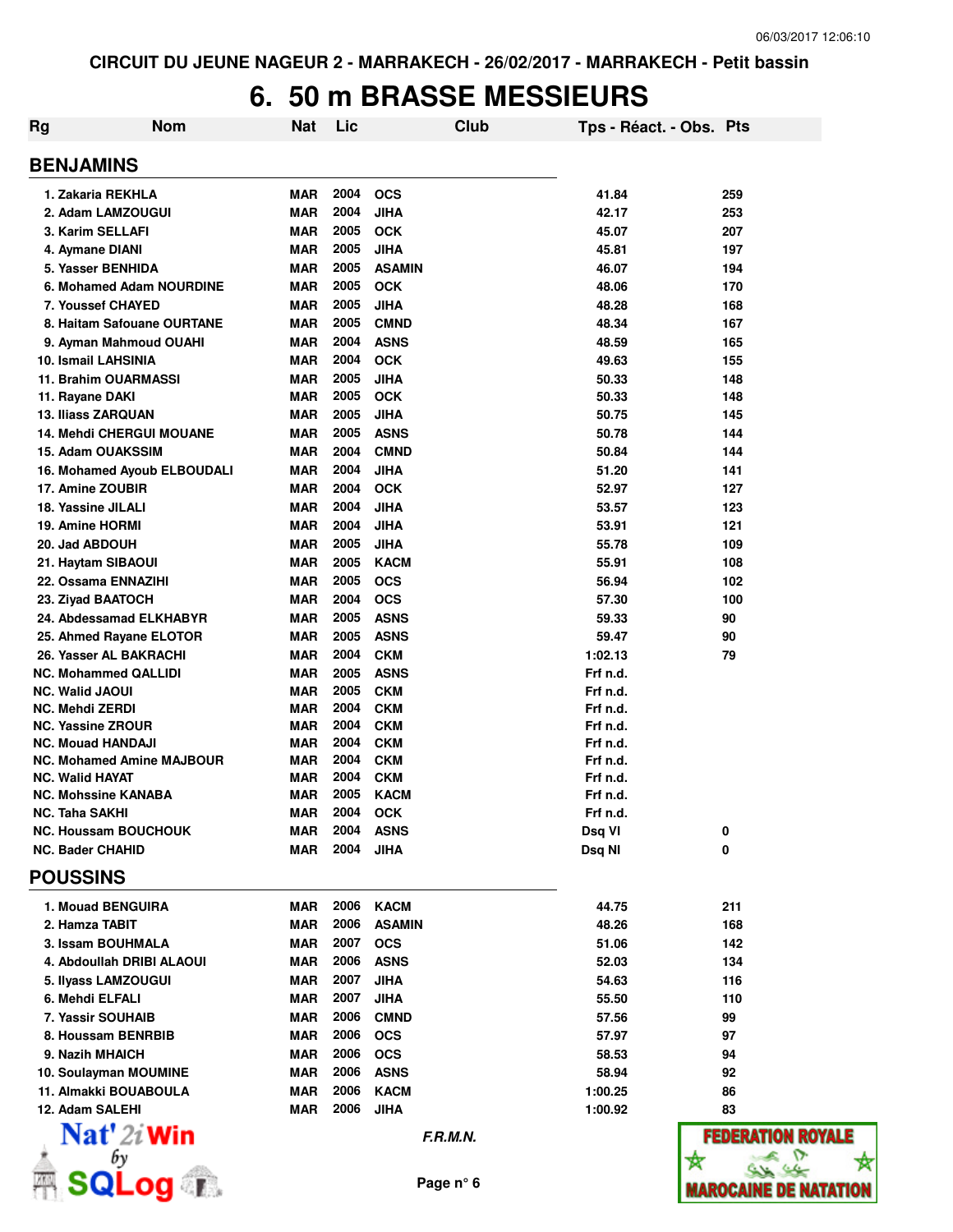### **6. 50 m BRASSE MESSIEURS**

| Rg                    | <b>Nom</b>                    | <b>Nat</b> | Lic  | Club          | Tps - Réact. - Obs. Pts |    |
|-----------------------|-------------------------------|------------|------|---------------|-------------------------|----|
| <b>POUSSINS</b>       |                               |            |      |               |                         |    |
|                       | 13. Assaad Nour OUAHI         | MAR        | 2007 | <b>ASNS</b>   | 1:14.91                 | 45 |
|                       | 14. Adam PALAMINO             | MAR        | 2006 | <b>ASNS</b>   | 1:24.66                 | 31 |
|                       | <b>NC. Adam BENZATTAT</b>     | MAR        | 2006 | <b>CKM</b>    | Frf n.d.                |    |
| <b>NC. Anis HORMI</b> |                               | MAR        | 2006 | JIHA          | Frf n.d.                |    |
|                       | <b>NC. Ahmed ELKAMILI</b>     | MAR        | 2007 | <b>OCS</b>    | Frf n.d.                |    |
|                       | NC. Abdelouahab BENHIDA       | <b>MAR</b> | 2007 | <b>ASAMIN</b> | Dsg VI                  | 0  |
|                       | NC. Mohamed Dya Eddine MOUTAI | MAR        | 2007 | <b>JIHA</b>   | Dsg NI                  | 0  |
|                       | <b>NC. Reda AIT ZIDANE</b>    | <b>MAR</b> | 2007 | <b>KACM</b>   | Dsg NI                  | 0  |



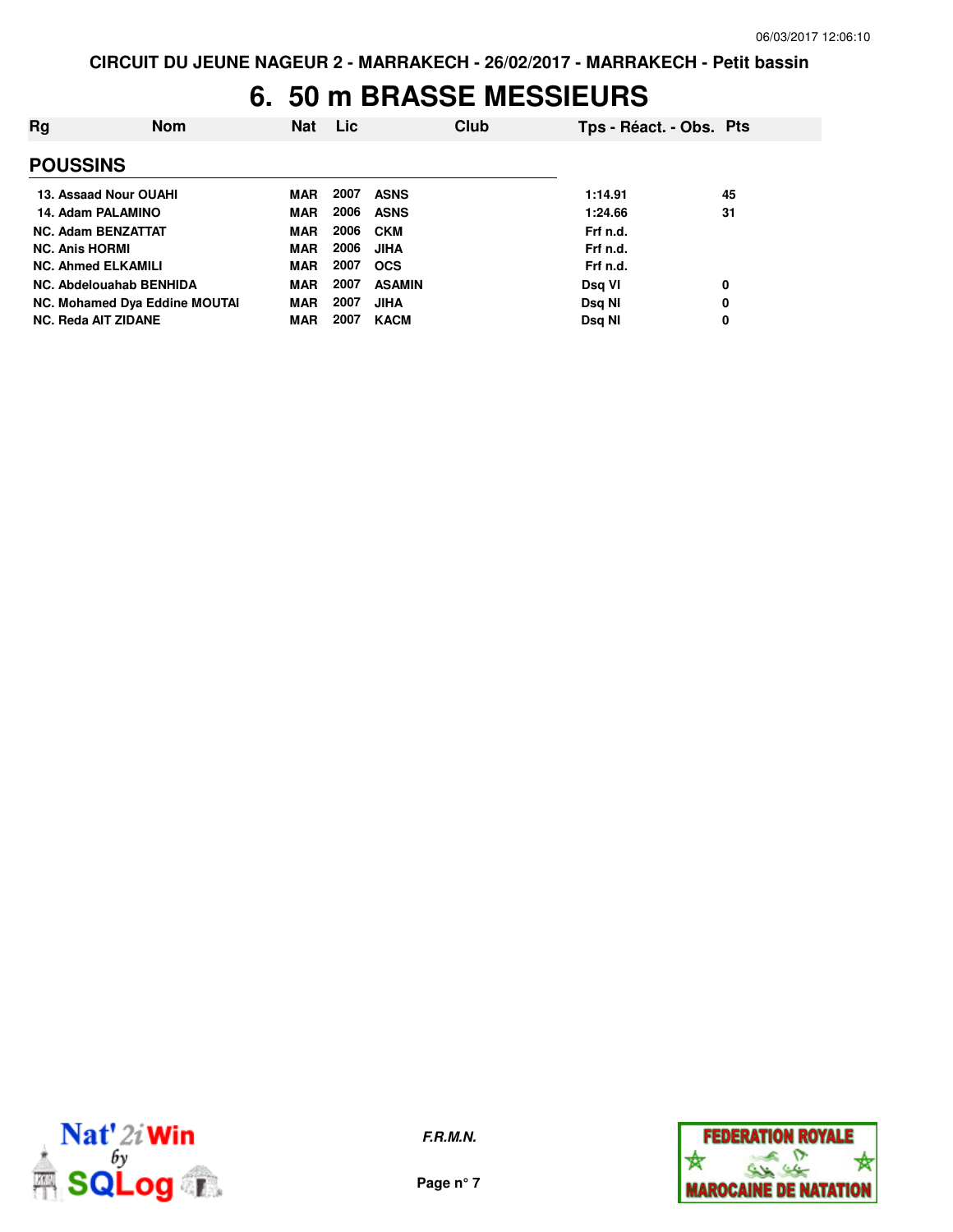### **7. 200 m 4 NAGES DAMES**

| Rg                        | <b>Nom</b>           | <b>Nat</b> | Lic  |             | Club | Tps - Réact. - Obs. Pts |     |
|---------------------------|----------------------|------------|------|-------------|------|-------------------------|-----|
| <b>BENJAMINS</b>          |                      |            |      |             |      |                         |     |
|                           | 1. Aalia BOUOUFOUSSE | MAR        | 2004 | <b>JIHA</b> |      | 3:19.50                 | 252 |
| 2. Imane SIHAMI           |                      | MAR        | 2004 | <b>OCK</b>  |      | 3:27.06                 | 226 |
| 3. Widad MORCHID          |                      | MAR        | 2004 | <b>OCK</b>  |      | 3:30.52                 | 215 |
| 4. Islam BKHIBKHI         |                      | MAR        | 2005 | <b>CMND</b> |      | 3:33.09                 | 207 |
| 5. Wiaam CHAFIQ           |                      | MAR        | 2004 | <b>OCS</b>  |      | 3:35.47                 | 200 |
| 6. Douaa ES SAMAKI        |                      | <b>MAR</b> | 2004 | <b>OCK</b>  |      | 3:36.69                 | 197 |
| 7. Wiam LHASSAR           |                      | MAR        | 2004 | <b>OCS</b>  |      | 3:41.34                 | 185 |
| <b>NC. Camelia JEBRIL</b> |                      | MAR        | 2004 | <b>OCS</b>  |      | Frf n.d.                |     |
| <b>NC. Douaa JALAL</b>    |                      | <b>MAR</b> | 2004 | <b>OCS</b>  |      | Disqual.                | 0   |



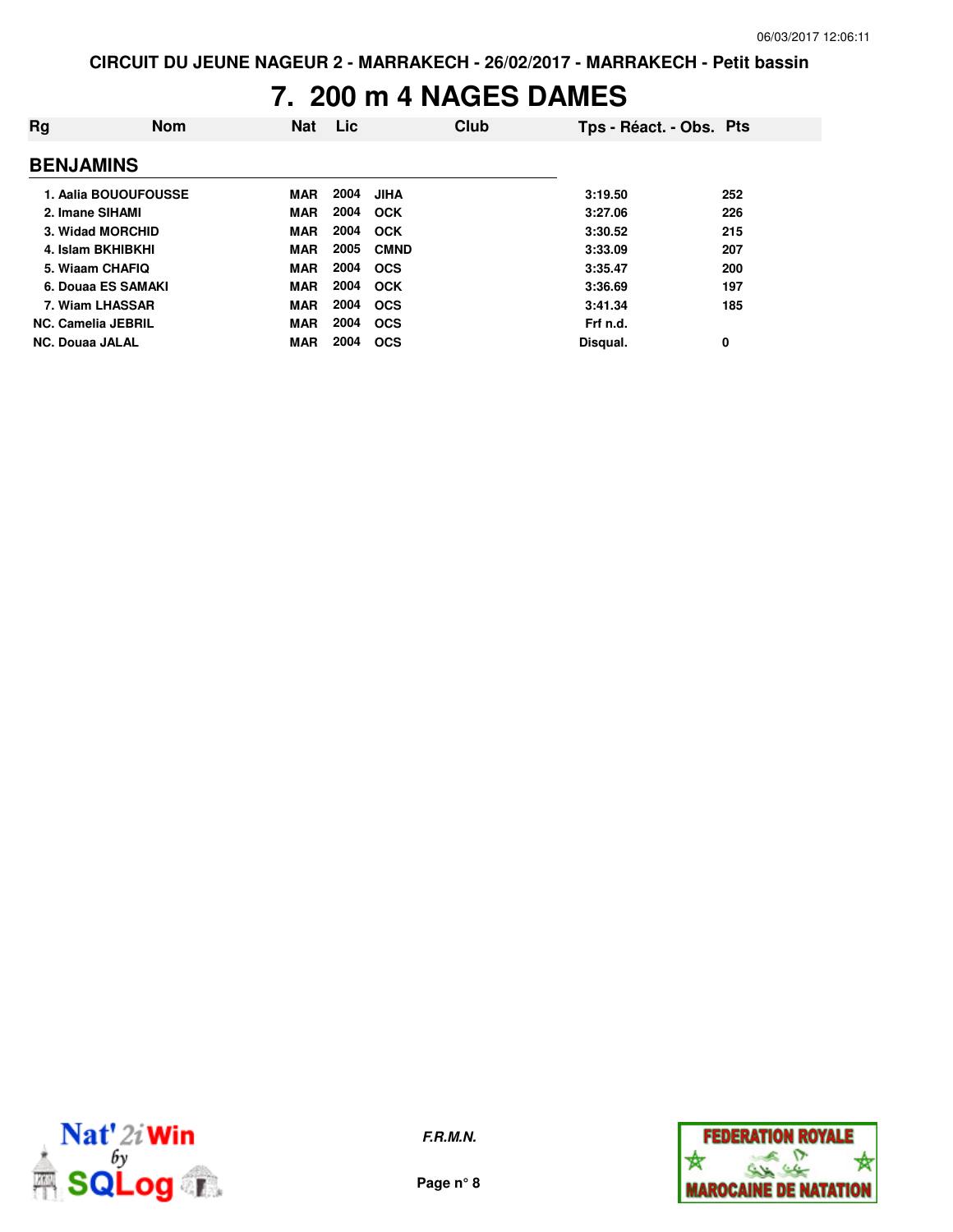### **8. 400 m NAGE LIBRE DAMES**

| Rg                         | <b>Nom</b> | Nat        | <b>Lic</b> | Club        | Tps - Réact. - Obs. Pts |     |
|----------------------------|------------|------------|------------|-------------|-------------------------|-----|
| <b>BENJAMINS</b>           |            |            |            |             |                         |     |
| 1. Sara ZEKRITI            |            | MAR        | 2004       | JIHA        | 5:59.91                 | 290 |
| 2. Oumaima DAHLANE         |            | MAR        | 2005       | JIHA        | 6:12.25                 | 262 |
| 3. Widad MORCHID           |            | MAR        | 2004 OCK   |             | 6:35.65                 | 218 |
| 4. Hiba AOUFOUCHI          |            | MAR        | 2004 OCK   |             | 6:36.61                 | 217 |
| 5. Aya BKHIBKHI            |            | MAR        | 2005       | <b>CMND</b> | 6:40.38                 | 211 |
| <b>6. Bachair LAHOUIRI</b> |            | <b>MAR</b> | 2005       | <b>OCK</b>  | 6:51.56                 | 194 |



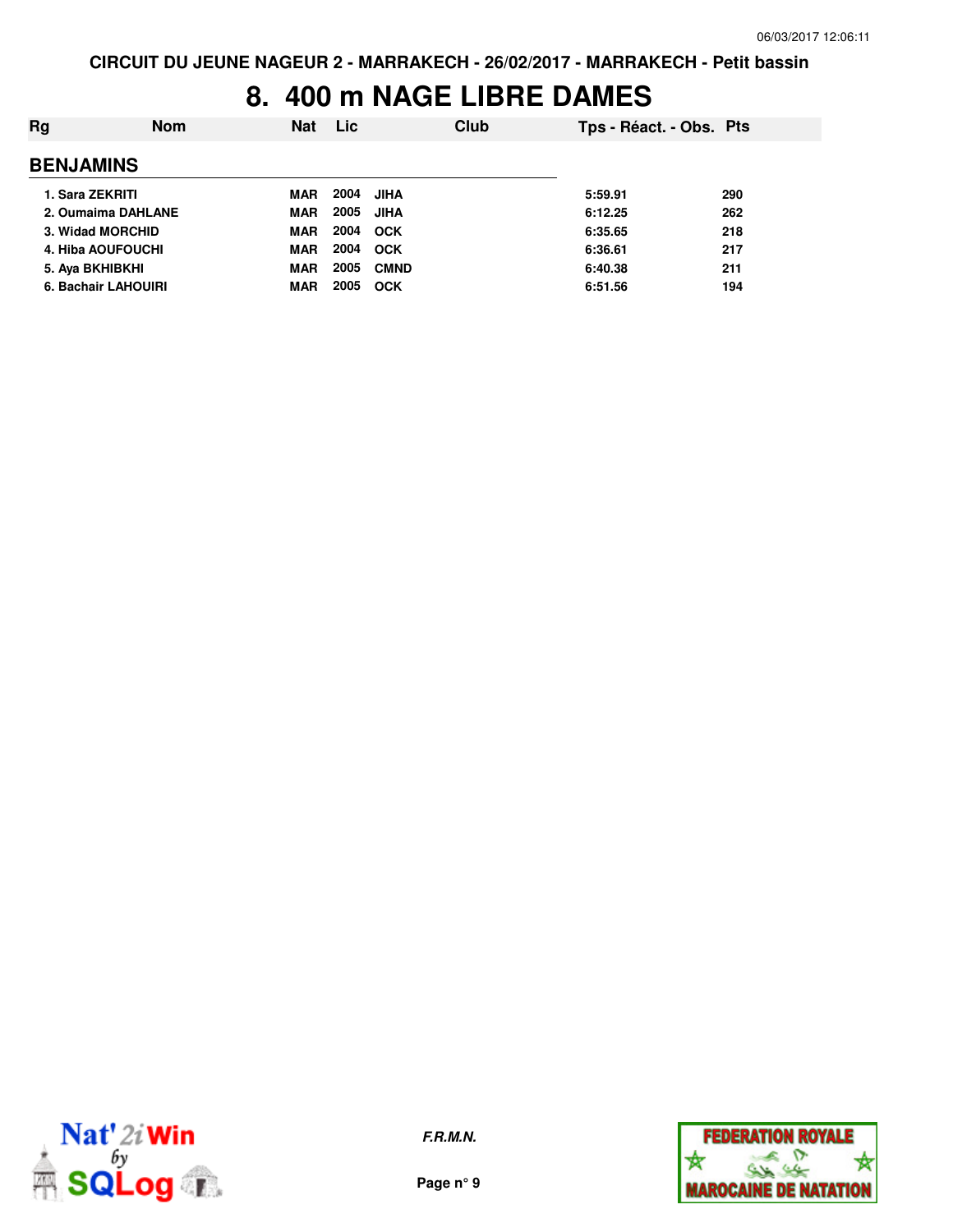### **9. 200 m NAGE LIBRE DAMES**

| Rg                    | <b>Nom</b>                        | <b>Nat</b> | Lic  | Club          | Tps - Réact. - Obs. Pts |     |
|-----------------------|-----------------------------------|------------|------|---------------|-------------------------|-----|
| <b>POUSSINS</b>       |                                   |            |      |               |                         |     |
|                       | 1. Ghita ALADLOUNI                | <b>MAR</b> | 2006 | <b>JIHA</b>   | 2:59.14                 | 250 |
|                       | 2. Sarah LACOMBE                  | <b>MAR</b> | 2007 | <b>JIHA</b>   | 3:02.05                 | 239 |
|                       | 3. Lina EL OUADIH                 | <b>MAR</b> | 2006 | <b>JIHA</b>   | 3:03.20                 | 234 |
| 4. Aya RIFAI          |                                   | <b>MAR</b> | 2007 | <b>ASAMIN</b> | 3:04.72                 | 228 |
|                       | 5. Aya ELOUAZZANI                 | <b>MAR</b> | 2006 | <b>OCS</b>    | 3:09.80                 | 210 |
| 6. Sara CHBALY        |                                   | <b>MAR</b> | 2006 | <b>JIHA</b>   | 3:10.66                 | 208 |
|                       | 7. Ilham EL MACHFOU               | <b>MAR</b> | 2007 | <b>JIHA</b>   | 3:15.76                 | 192 |
| 8. Douaa LEZREK       |                                   | <b>MAR</b> | 2006 | <b>JIHA</b>   | 3:21.08                 | 177 |
|                       | 9. Rahma EL HAMDANI               | <b>MAR</b> | 2007 | <b>JIHA</b>   | 3:26.47                 | 163 |
| 10. Diyaa AZNAKI      |                                   | <b>MAR</b> | 2006 | <b>OCS</b>    | 4:00.50                 | 103 |
|                       | <b>NC. Alae ELOUAZZANI</b>        | <b>MAR</b> | 2006 | <b>ASNS</b>   | Frf exc.                |     |
| <b>NC. Aya NAJAHI</b> |                                   | <b>MAR</b> | 2006 | <b>ASNS</b>   | Frf n.d.                |     |
|                       | <b>NC. Fatima Ezzahra MOKHLIS</b> | <b>MAR</b> | 2006 | <b>OCS</b>    | Frf n.d.                |     |



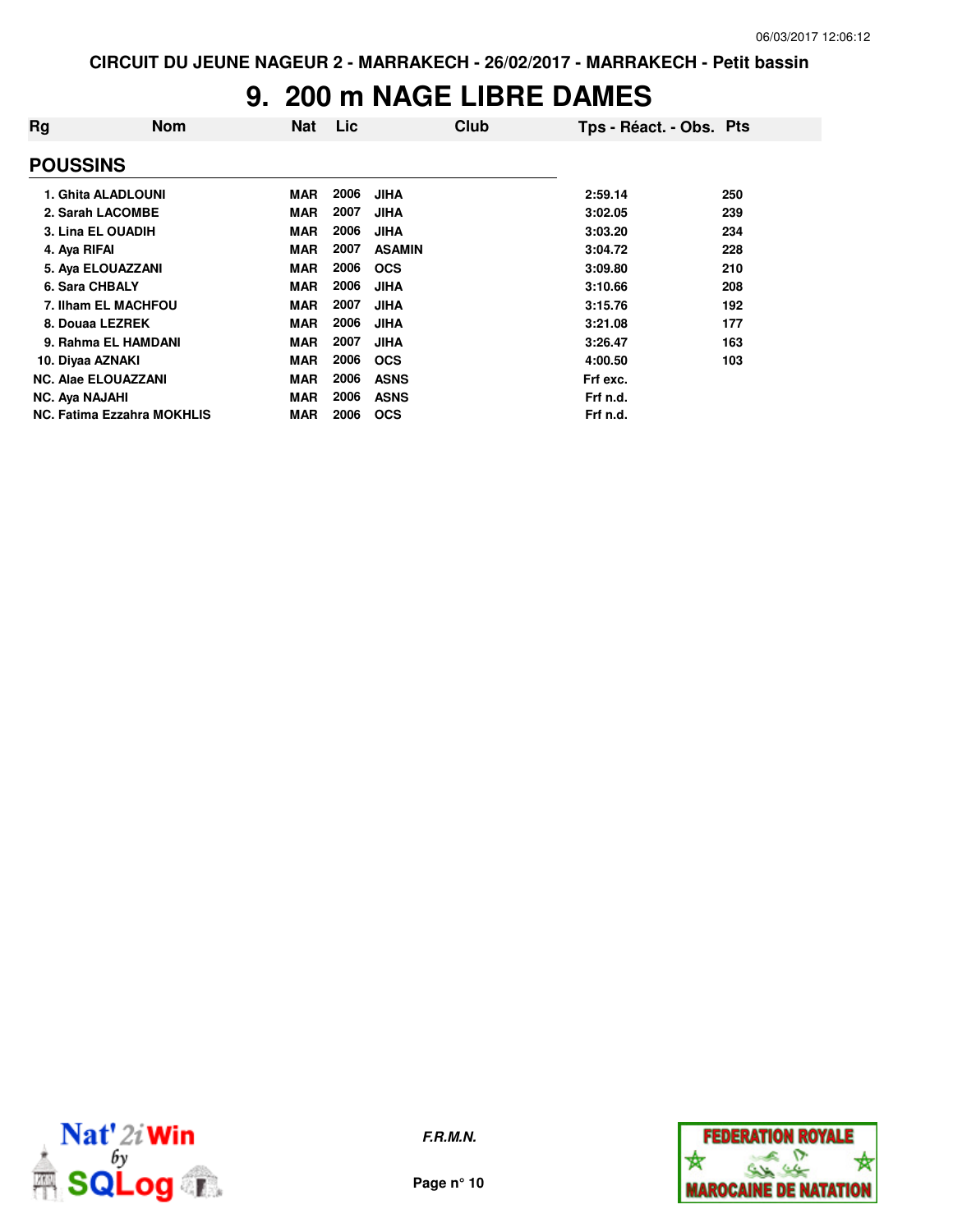## **10. 50 m PAPILLON MESSIEURS**

| Rg | <b>Nom</b>                   | <b>Nat</b> | Lic  | Club          | Tps - Réact. - Obs. Pts |     |
|----|------------------------------|------------|------|---------------|-------------------------|-----|
|    | <b>BENJAMINS</b>             |            |      |               |                         |     |
|    | <b>1. Ali BENLACHHAB</b>     | <b>MAR</b> | 2005 | <b>ASAMIN</b> | 42.25                   | 149 |
|    | 2. Anass SAFOINE             | <b>MAR</b> | 2004 | <b>OCK</b>    | 42.63                   | 145 |
|    | 3. Ahmed Amine OUNACEUR      | <b>MAR</b> | 2004 | <b>CMND</b>   | 43.19                   | 140 |
|    | 4. Adam OUAKSSIM             | <b>MAR</b> | 2004 | <b>CMND</b>   | 48.08                   | 101 |
|    | 5. Yasser BENHIDA            | <b>MAR</b> | 2005 | <b>ASAMIN</b> | 48.34                   | 99  |
|    | 6. Haytam SIBAOUI            | <b>MAR</b> | 2005 | <b>KACM</b>   | 49.70                   | 91  |
|    | 7. Abdelghani GHANNAM        | <b>MAR</b> | 2005 | <b>CMND</b>   | 50.60                   | 87  |
|    | 8. Jad ABDOUH                | <b>MAR</b> | 2005 | <b>JIHA</b>   | 51.03                   | 84  |
|    | <b>NC. Rayane BAHMOUCH</b>   | <b>MAR</b> | 2005 | <b>KACM</b>   | Frf n.d.                |     |
|    | <b>NC. Soufiane JEBLI</b>    | <b>MAR</b> | 2004 | <b>OCK</b>    | Frf n.d.                |     |
|    | <b>POUSSINS</b>              |            |      |               |                         |     |
|    | 1. Mouad BENGUIRA            | <b>MAR</b> | 2006 | <b>KACM</b>   | 42.15                   | 150 |
|    | 2. Hamza TABIT               | <b>MAR</b> | 2006 | <b>ASAMIN</b> | 43.00                   | 141 |
|    | 3. El Mehdi MOUHACHIM        | <b>MAR</b> | 2006 | <b>JIHA</b>   | 44.13                   | 131 |
|    | <b>4. Nabil EL MOUMI</b>     | <b>MAR</b> | 2006 | <b>JIHA</b>   | 44.20                   | 130 |
|    | 5. Mohamed Dya Eddine MOUTAI | <b>MAR</b> | 2007 | <b>JIHA</b>   | 48.41                   | 99  |
|    | 6. Adam AGOURAM              | <b>MAR</b> | 2006 | <b>CMND</b>   | 54.25                   | 70  |
|    | 7. Nazih MHAICH              | <b>MAR</b> | 2006 | <b>OCS</b>    | 54.45                   | 69  |
|    | <b>NC. Yassir SOUHAIB</b>    | <b>MAR</b> | 2006 | <b>CMND</b>   | Dsq NI                  | 0   |
|    | <b>NC. Mehdi ELFALI</b>      | <b>MAR</b> | 2007 | <b>JIHA</b>   | Disqual.                | 0   |



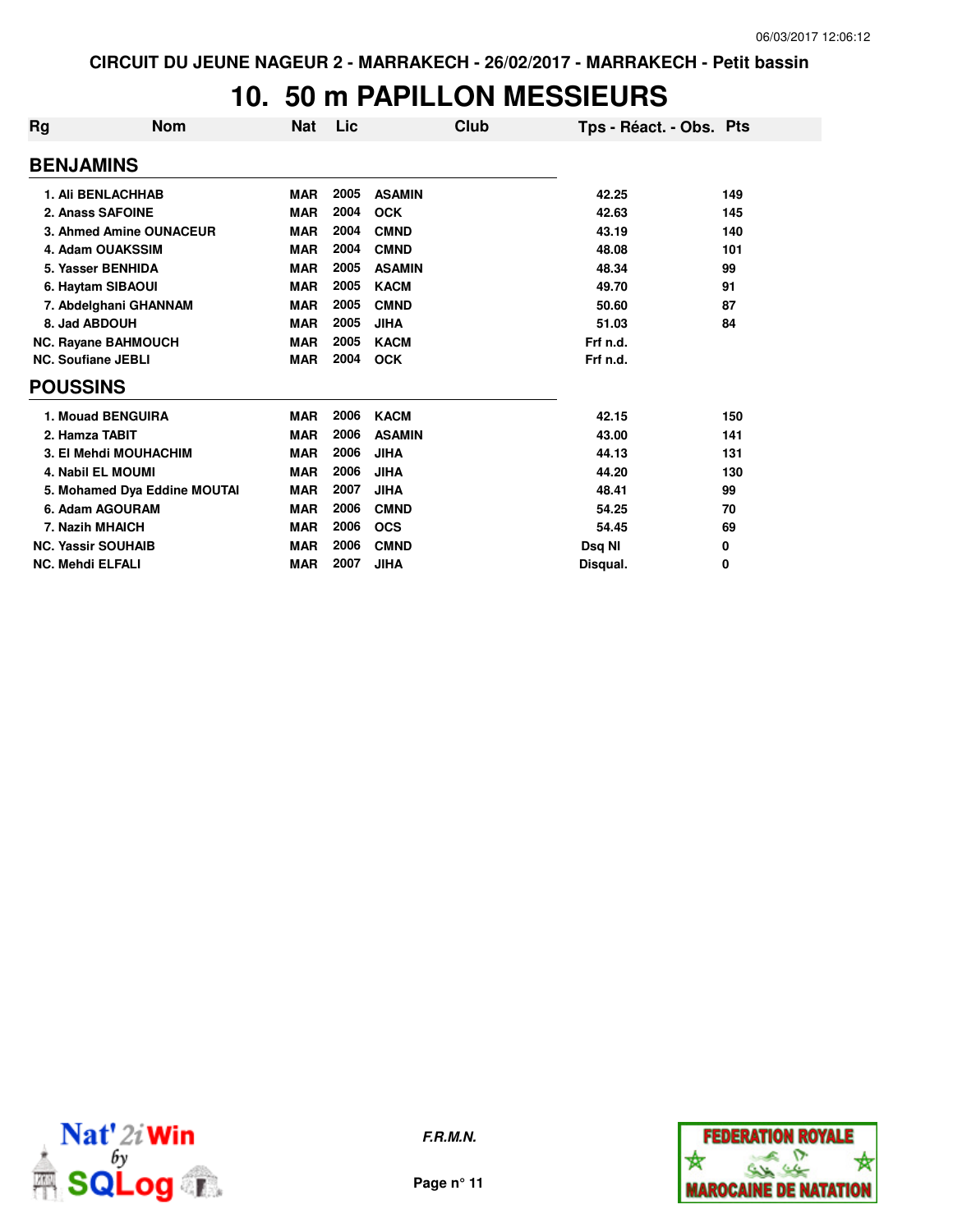#### **11. 50 m PAPILLON DAMES**

| Rg               | <b>Nom</b>                | Nat        | Lic  | Club        | Tps - Réact. - Obs. Pts |     |
|------------------|---------------------------|------------|------|-------------|-------------------------|-----|
| <b>BENJAMINS</b> |                           |            |      |             |                         |     |
|                  | 1. Aalia BOUOUFOUSSE      | <b>MAR</b> | 2004 | <b>JIHA</b> | 41.09                   | 210 |
|                  | 2. Sarah ED DRIEF         | <b>MAR</b> | 2004 | <b>KACM</b> | 42.47                   | 190 |
|                  | 3. Oumaima DAHLANE        | <b>MAR</b> | 2005 | <b>JIHA</b> | 43.16                   | 181 |
|                  | 4. Sarah ZOUBIR           | <b>MAR</b> | 2004 | <b>OCK</b>  | 45.03                   | 159 |
|                  | 5. Wiaam CHAFIQ           | <b>MAR</b> | 2004 | <b>OCS</b>  | 45.38                   | 156 |
|                  | 6. Douaa ES SAMAKI        | <b>MAR</b> | 2004 | <b>OCK</b>  | 48.47                   | 128 |
|                  | 7. Imane SIHAMI           | <b>MAR</b> | 2004 | <b>OCK</b>  | 52.00                   | 103 |
|                  | 8. Islam BKHIBKHI         | <b>MAR</b> | 2005 | <b>CMND</b> | 54.16                   | 91  |
|                  | 9. Doha ANKA SOUBAAI      | <b>MAR</b> | 2004 | <b>KACM</b> | 1:04.36                 | 54  |
|                  | <b>NC. Hassnaa MHAICH</b> | <b>MAR</b> | 2004 | <b>OCS</b>  | Dsq NI                  | 0   |
| <b>POUSSINS</b>  |                           |            |      |             |                         |     |
|                  | 1. Douaa LEZREK           | <b>MAR</b> | 2006 | <b>JIHA</b> | 45.11                   | 158 |
|                  | 2. Sarah LACOMBE          | <b>MAR</b> | 2007 | JIHA        | 46.03                   | 149 |
|                  | 3. Rahma EL HAMDANI       | <b>MAR</b> | 2007 | JIHA        | 49.28                   | 121 |
|                  | 4. Sara CHBALY            | <b>MAR</b> | 2006 | <b>JIHA</b> | 49.73                   | 118 |
|                  | <b>NC. Aya EDDAOUDI</b>   | <b>MAR</b> | 2006 | <b>CMND</b> | Frf n.d.                |     |



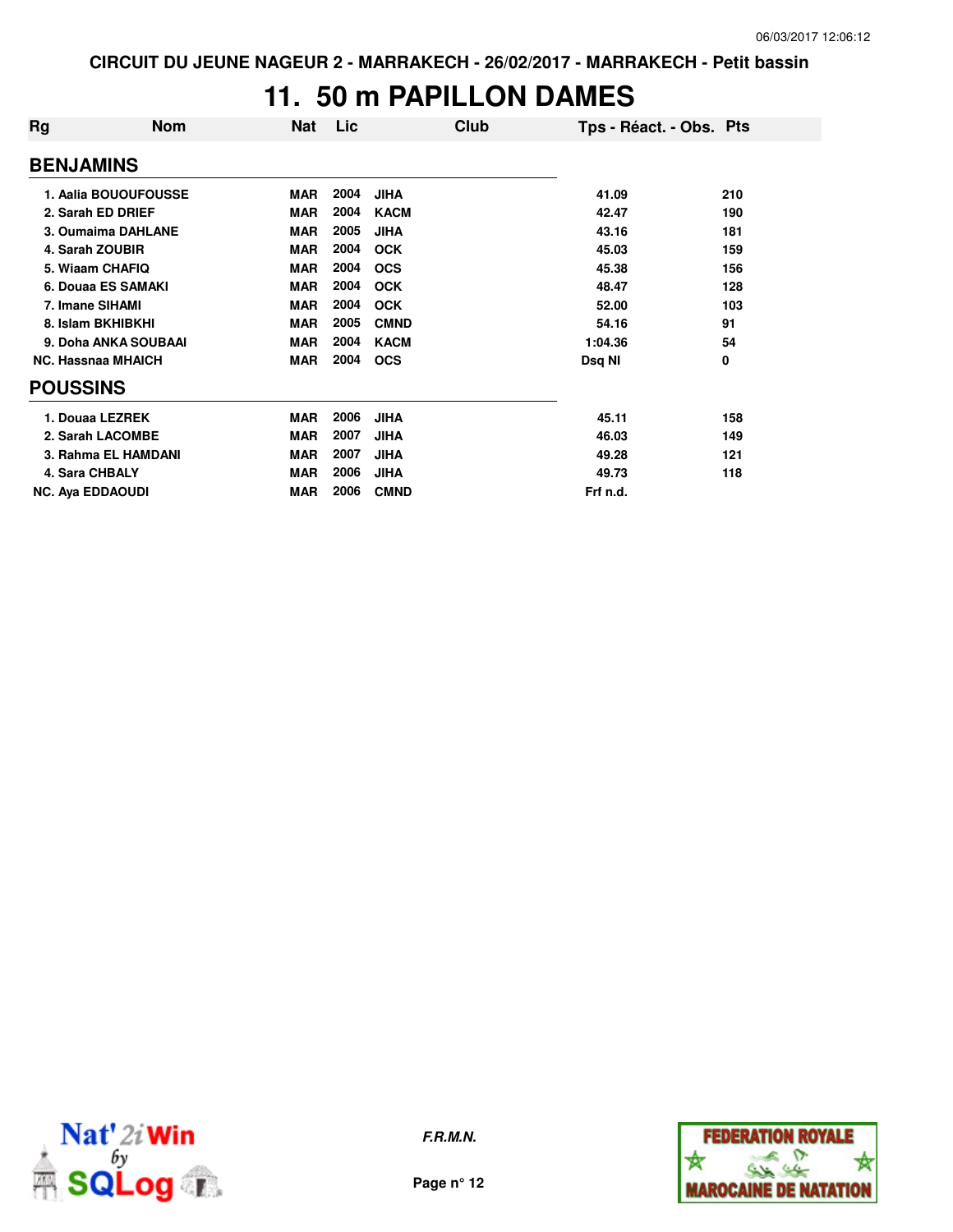#### **12. 100 m NAGE LIBRE MESSIEURS**

| Rg                                                      | <b>Nom</b>                  | Nat                      | Lic          |                           | Club | Tps - Réact. - Obs. Pts |     |
|---------------------------------------------------------|-----------------------------|--------------------------|--------------|---------------------------|------|-------------------------|-----|
| <b>BENJAMINS</b>                                        |                             |                          |              |                           |      |                         |     |
| 1. Adam LAMZOUGUI                                       |                             | <b>MAR</b>               | 2004         | <b>JIHA</b>               |      | 1:17.36                 | 223 |
| 2. Amine ZOUBIR                                         |                             | <b>MAR</b>               | 2004         | <b>OCK</b>                |      | 1:18.33                 | 214 |
| 3. Anass SAFOINE                                        |                             | <b>MAR</b>               | 2004         | <b>OCK</b>                |      | 1:20.59                 | 197 |
| 4. Ahmed Amine OUNACEUR                                 |                             | <b>MAR</b>               | 2004         | <b>CMND</b>               |      | 1:22.16                 | 186 |
| 5. Aymane DIANI                                         |                             | <b>MAR</b>               | 2005         | <b>JIHA</b>               |      | 1:24.13                 | 173 |
| 6. Iliass ZARQUAN                                       |                             | <b>MAR</b>               | 2005         | <b>JIHA</b>               |      | 1:24.19                 | 173 |
| 7. Karim SELLAFI                                        |                             | <b>MAR</b>               | 2005         | <b>OCK</b>                |      | 1:26.30                 | 160 |
| 8. Youssef CHAYED                                       |                             | <b>MAR</b>               | 2005         | <b>JIHA</b>               |      | 1:27.97                 | 151 |
|                                                         | 9. Haitam Safouane OURTANE  | <b>MAR</b>               | 2005         | <b>CMND</b>               |      | 1:28.66                 | 148 |
| 10. Ismail LAHSINIA                                     |                             | <b>MAR</b>               | 2004         | <b>OCK</b>                |      | 1:30.97                 | 137 |
| 11. Bader CHAHID                                        |                             | <b>MAR</b>               | 2004         | <b>JIHA</b>               |      | 1:31.95                 | 132 |
| 12. Ziyad BAATOCH                                       |                             | <b>MAR</b>               | 2004         | <b>OCS</b>                |      | 1:33.81                 | 125 |
| 13. Ayman Mahmoud OUAHI                                 |                             | <b>MAR</b>               | 2004         | <b>ASNS</b>               |      | 1:33.88                 | 124 |
| 14. Houssam BOUCHOUK                                    |                             | <b>MAR</b>               | 2004         | <b>ASNS</b>               |      | 1:34.44                 | 122 |
| 15. Nissam BARDACH                                      |                             | <b>MAR</b>               | 2004         | <b>KACM</b>               |      | 1:34.45                 | 122 |
|                                                         | 16. Mohamed Ayoub ELBOUDALI | <b>MAR</b>               | 2004         | <b>JIHA</b>               |      | 1:34.85                 | 120 |
| 17. Hamza ES-SOUFI                                      |                             | <b>MAR</b>               | 2004         | <b>OCK</b>                |      | 1:35.48                 | 118 |
| 18. Jad ABDOUH                                          |                             | <b>MAR</b>               | 2005         | <b>JIHA</b>               |      | 1:36.55                 | 114 |
| 19. Taha Mohammed KHIYAT                                |                             | <b>MAR</b>               | 2004         | <b>ASNS</b>               |      | 1:36.66                 | 114 |
| 20. Aymane LAMMANI                                      |                             | <b>MAR</b>               | 2004         | <b>KACM</b>               |      | 1:36.69                 | 114 |
| 21. Haytam SIBAOUI                                      |                             | <b>MAR</b>               | 2005         | <b>KACM</b>               |      | 1:37.98                 | 109 |
| 22. Mehdi CHERGUI MOUANE                                |                             | <b>MAR</b>               | 2005         | <b>ASNS</b>               |      | 1:39.73                 | 104 |
| 23. Ossama ENNAZIHI                                     |                             | <b>MAR</b>               | 2005         | <b>OCS</b>                |      | 1:42.00                 | 97  |
| 24. Yasser AL BAKRACHI                                  |                             | <b>MAR</b>               | 2004         | <b>CKM</b>                |      | 1:54.48                 | 68  |
| 25. Yassine JILALI                                      |                             | <b>MAR</b>               | 2004         | <b>JIHA</b>               |      | 1:54.80                 | 68  |
| 26. Abdessamad ELKHABYR                                 |                             | <b>MAR</b>               | 2005         | <b>ASNS</b>               |      | 1:56.16                 | 65  |
| 27. Ahmed Rayane ELOTOR                                 |                             | <b>MAR</b>               | 2005         | <b>ASNS</b>               |      | 2:10.16                 | 46  |
| <b>NC. Mohammed QALLIDI</b>                             |                             | <b>MAR</b>               | 2005         | <b>ASNS</b>               |      | Frf n.d.                |     |
| <b>NC. Walid JAOUI</b>                                  |                             | <b>MAR</b>               | 2005         | <b>CKM</b>                |      | Frf n.d.                |     |
| <b>NC. Mehdi ZERDI</b>                                  |                             | <b>MAR</b>               | 2004         | <b>CKM</b>                |      | Frf n.d.                |     |
| <b>NC. Yassine ZROUR</b>                                |                             | <b>MAR</b>               | 2004         | <b>CKM</b>                |      | Frf n.d.                |     |
| <b>NC. Mouad HANDAJI</b>                                |                             | <b>MAR</b>               | 2004         | <b>CKM</b>                |      | Frf n.d.                |     |
| <b>NC. Mohamed Amine MAJBOUR</b>                        |                             | <b>MAR</b>               | 2004         | <b>CKM</b>                |      | Frf n.d.                |     |
| <b>NC. Walid HAYAT</b>                                  |                             | <b>MAR</b>               | 2004         | <b>CKM</b>                |      | Frf n.d.                |     |
| <b>NC. Brahim OUARMASSI</b>                             |                             | <b>MAR</b>               | 2005         | <b>JIHA</b>               |      | Frf n.d.                |     |
| <b>NC. Rayane BAHMOUCH</b><br><b>NC. Soufiane JEBLI</b> |                             | <b>MAR</b><br><b>MAR</b> | 2005<br>2004 | <b>KACM</b><br><b>OCK</b> |      | Frf n.d.<br>Frf n.d.    |     |
| <b>NC. Taha SAKHI</b>                                   |                             | <b>MAR</b>               | 2004         | оск                       |      | Frf n.d.                |     |
| <b>NC. Yassine ZOUBIR</b>                               |                             | <b>MAR</b>               | 2004         | <b>OCK</b>                |      | Dsq FD                  | 0   |
| <b>NC. Saad MAADANI</b>                                 |                             | <b>MAR</b>               | 2004         | <b>JIHA</b>               |      | Dsq VI                  | 0   |
|                                                         |                             |                          |              |                           |      |                         |     |



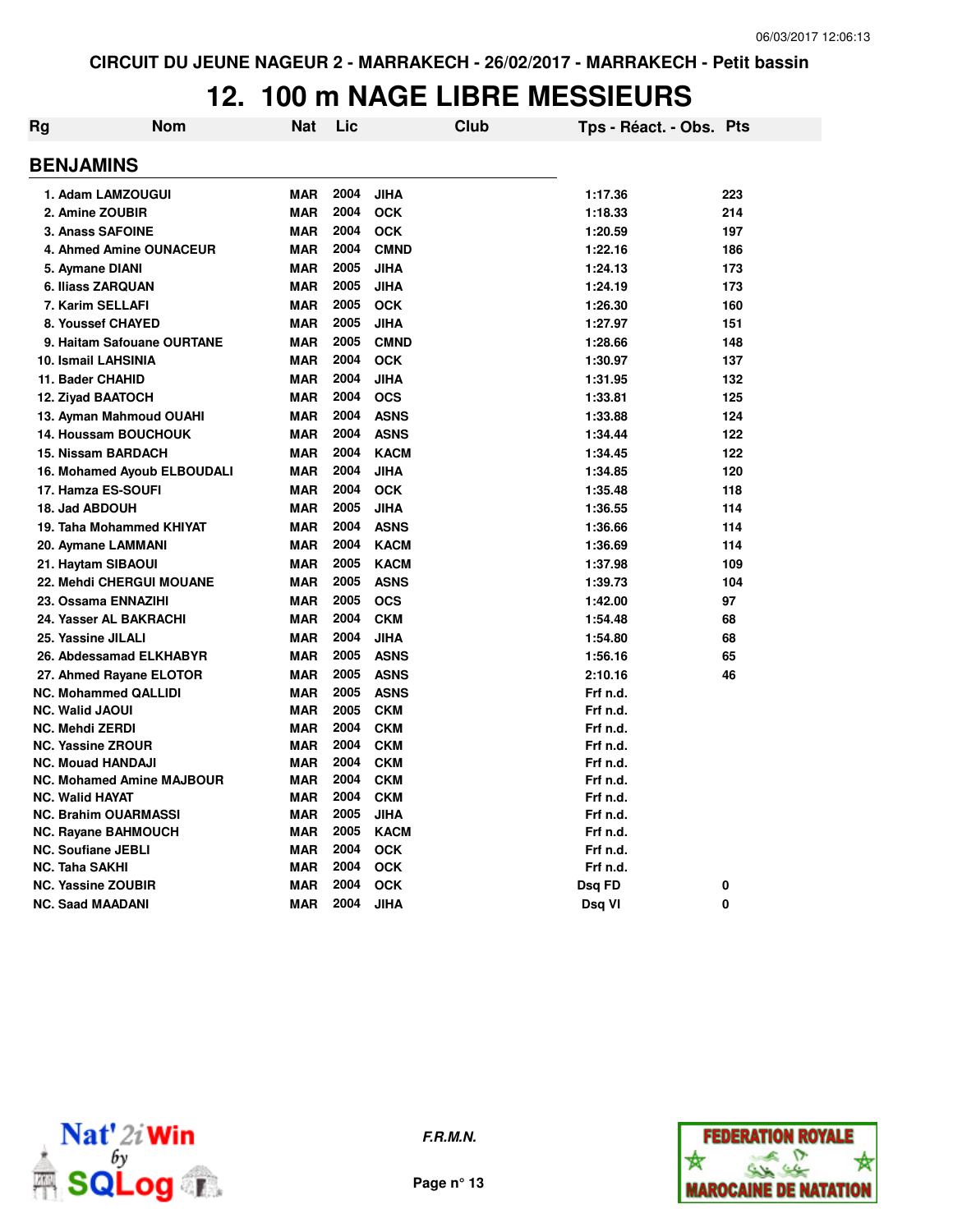#### **13. 100 m NAGE LIBRE DAMES**

| Rg                        | <b>Nom</b>                   | Nat        | Lic  | Club          | Tps - Réact. - Obs. Pts |     |
|---------------------------|------------------------------|------------|------|---------------|-------------------------|-----|
| <b>BENJAMINS</b>          |                              |            |      |               |                         |     |
| 1. Sara ZEKRITI           |                              | <b>MAR</b> | 2004 | <b>JIHA</b>   | 1:17.41                 | 304 |
|                           | 2. Aalia BOUOUFOUSSE         | <b>MAR</b> | 2004 | <b>JIHA</b>   | 1:17.56                 | 302 |
| 3. Sarah ZOUBIR           |                              | <b>MAR</b> | 2004 | <b>OCK</b>    | 1:19.78                 | 278 |
|                           | <b>4. Hiba AOUFOUCHI</b>     | <b>MAR</b> | 2004 | <b>OCK</b>    | 1:22.16                 | 254 |
|                           | 5. Islam BKHIBKHI            | <b>MAR</b> | 2005 | <b>CMND</b>   | 1:22.62                 | 250 |
|                           | 6. Sarah ED DRIEF            | <b>MAR</b> | 2004 | <b>KACM</b>   | 1:23.47                 | 242 |
|                           | 7. Bachair LAHOUIRI          | <b>MAR</b> | 2005 | <b>OCK</b>    | 1:26.03                 | 221 |
| 8. Douaa JALAL            |                              | <b>MAR</b> | 2004 | <b>OCS</b>    | 1:27.50                 | 210 |
| 9. Safaa KHRISS           |                              | <b>MAR</b> | 2004 | <b>ASAMIN</b> | 1:27.88                 | 208 |
| 10. Wiam LHASSAR          |                              | <b>MAR</b> | 2004 | <b>OCS</b>    | 1:29.28                 | 198 |
|                           | 11. Chaimaa HARRAS           | <b>MAR</b> | 2004 | <b>OCK</b>    | 1:33.44                 | 173 |
|                           | <b>12. Doha ANKA SOUBAAI</b> | <b>MAR</b> | 2004 | <b>KACM</b>   | 1:46.28                 | 117 |
| 13. Hajar SABER           |                              | <b>MAR</b> | 2005 | <b>CBN</b>    | 1:48.27                 | 111 |
| 14. Aya QJAOUJ            |                              | <b>MAR</b> | 2005 | <b>ASNS</b>   | 1:58.66                 | 84  |
| <b>NC. Hiba MAHROUJ</b>   |                              | <b>MAR</b> | 2004 | <b>CKM</b>    | Frf n.d.                |     |
|                           | <b>NC. Basma BOUANANI</b>    | <b>MAR</b> | 2004 | <b>OCS</b>    | Frf n.d.                |     |
| <b>NC. Camelia JEBRIL</b> |                              | <b>MAR</b> | 2004 | <b>OCS</b>    | Frf n.d.                |     |



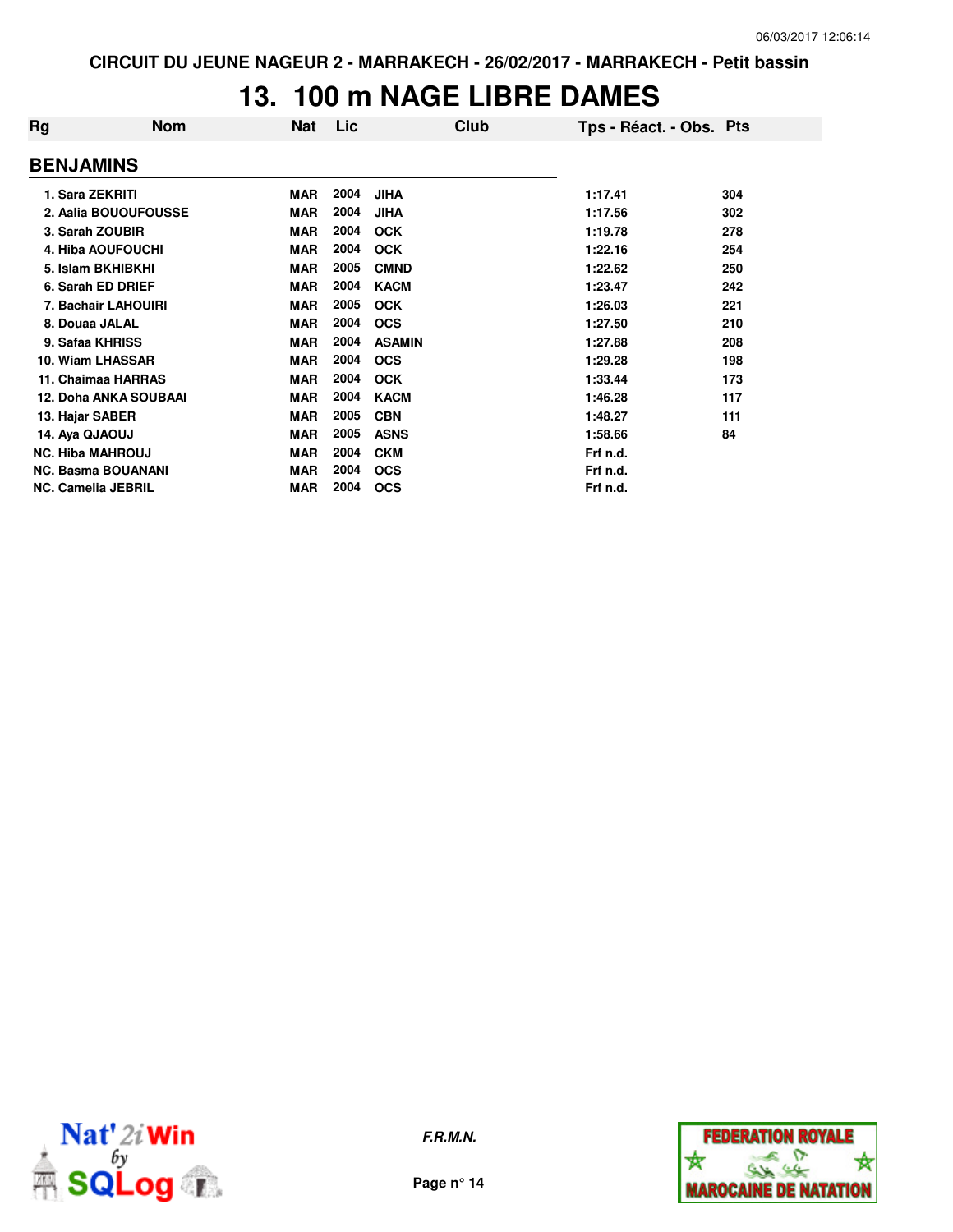### **14. 50 m NAGE LIBRE MESSIEURS**

| Rg | <b>Nom</b>                    | <b>Nat</b> | Lic  |               | Club | Tps - Réact. - Obs. Pts |     |
|----|-------------------------------|------------|------|---------------|------|-------------------------|-----|
|    | <b>POUSSINS</b>               |            |      |               |      |                         |     |
|    | 1. Issam BOUHMALA             | <b>MAR</b> | 2007 | <b>OCS</b>    |      | 36.27                   | 191 |
|    | 2. Ahmed BENAZZOUZ            | <b>MAR</b> | 2006 | <b>OCS</b>    |      | 37.11                   | 178 |
|    | <b>3. Mouad BENGUIRA</b>      | <b>MAR</b> | 2006 | <b>KACM</b>   |      | 38.38                   | 161 |
|    | 4. Mohamed Dya Eddine MOUTAI  | <b>MAR</b> | 2007 | <b>JIHA</b>   |      | 39.47                   | 148 |
|    | 5. Abdelouahab BENHIDA        | <b>MAR</b> | 2007 | <b>ASAMIN</b> |      | 39.84                   | 144 |
|    | 6. Ilyass LAMZOUGUI           | <b>MAR</b> | 2007 | <b>JIHA</b>   |      | 41.41                   | 128 |
|    | 7. Nazih MHAICH               | <b>MAR</b> | 2006 | <b>OCS</b>    |      | 42.16                   | 122 |
|    | 8. Adam AGOURAM               | <b>MAR</b> | 2006 | <b>CMND</b>   |      | 42.42                   | 119 |
|    | 9. Houssam BENRBIB            | <b>MAR</b> | 2006 | <b>OCS</b>    |      | 42.69                   | 117 |
|    | 10. Anis HORMI                | <b>MAR</b> | 2006 | <b>JIHA</b>   |      | 43.36                   | 112 |
|    | 11. Mehdi ELFALI              | <b>MAR</b> | 2007 | <b>JIHA</b>   |      | 44.59                   | 103 |
|    | <b>12. Yassir SOUHAIB</b>     | <b>MAR</b> | 2006 | <b>CMND</b>   |      | 45.42                   | 97  |
|    | <b>13. Elias ELJAZOULI</b>    | <b>MAR</b> | 2007 | <b>OCS</b>    |      | 45.44                   | 97  |
|    | 14. Mohamed Taha TRAIDI       | <b>MAR</b> | 2007 | <b>OCK</b>    |      | 46.17                   | 92  |
|    | <b>15. Almakki BOUABOULA</b>  | <b>MAR</b> | 2006 | <b>KACM</b>   |      | 46.66                   | 90  |
|    | 16. Adam SALEHI               | <b>MAR</b> | 2006 | <b>JIHA</b>   |      | 47.08                   | 87  |
|    | 17. Abdoullah DRIBI ALAOUI    | <b>MAR</b> | 2006 | <b>ASNS</b>   |      | 47.41                   | 85  |
|    | <b>18. Haitame BOUOUFOUSS</b> | <b>MAR</b> | 2007 | <b>JIHA</b>   |      | 49.16                   | 76  |
|    | 19. Moulay Omar LALAOUI       | <b>MAR</b> | 2007 | <b>JIHA</b>   |      | 52.81                   | 62  |
|    | 20. Oussama NASSIR            | <b>MAR</b> | 2006 | <b>OCK</b>    |      | 55.97                   | 52  |
|    | 21. Anass RTAIB               | <b>MAR</b> | 2006 | <b>OCK</b>    |      | 57.03                   | 49  |
|    | 22. Assaad Nour OUAHI         | <b>MAR</b> | 2007 | <b>ASNS</b>   |      | 1:00.72                 | 40  |
|    | 23. Adam PALAMINO             | <b>MAR</b> | 2006 | <b>ASNS</b>   |      | 1:02.48                 | 37  |
|    | 24. Mohammed Amine ELFADILI   | <b>MAR</b> | 2007 | <b>ASNS</b>   |      | 1:17.48                 | 19  |
|    | <b>NC. Adam BENZATTAT</b>     | <b>MAR</b> | 2006 | <b>CKM</b>    |      | Frf n.d.                |     |
|    | <b>NC. Soulayman MOUMINE</b>  | <b>MAR</b> | 2006 | <b>ASNS</b>   |      | Frf n.d.                |     |
|    | <b>NC. Ilias JABRANE</b>      | <b>MAR</b> | 2007 | <b>CKM</b>    |      | Frf n.d.                |     |
|    | <b>NC. Ali BENSAOUD</b>       | <b>MAR</b> | 2006 | <b>CKM</b>    |      | Frf n.d.                |     |
|    | <b>NC. Omar BENSAOUD</b>      | <b>MAR</b> | 2006 | <b>CKM</b>    |      | Frf n.d.                |     |
|    | <b>NC. Ahmed ELKAMILI</b>     | <b>MAR</b> | 2007 | <b>OCS</b>    |      | Frf n.d.                |     |



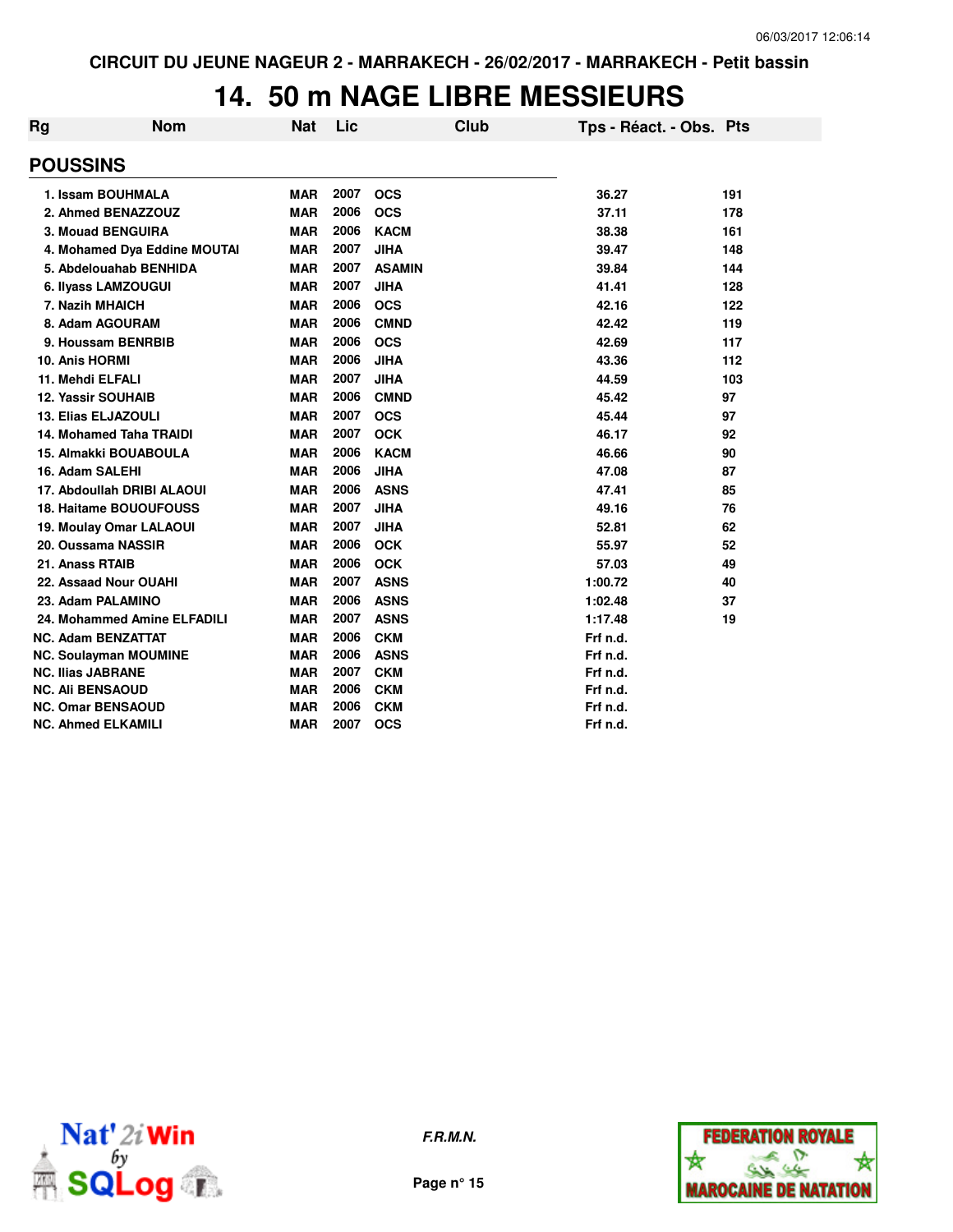#### **15. 50 m NAGE LIBRE DAMES**

| <b>Rg</b>                 | <b>Nom</b>                        | <b>Nat</b> | Lic  |               | Club | Tps - Réact. - Obs. Pts |     |
|---------------------------|-----------------------------------|------------|------|---------------|------|-------------------------|-----|
| <b>POUSSINS</b>           |                                   |            |      |               |      |                         |     |
|                           | 1. Lina EL OUADIH                 | <b>MAR</b> | 2006 | <b>JIHA</b>   |      | 35.16                   | 307 |
| 2. Aya RIFAI              |                                   | <b>MAR</b> | 2007 | <b>ASAMIN</b> |      | 38.22                   | 239 |
| 3. Wiam SAOUI             |                                   | <b>MAR</b> | 2006 | <b>ASAMIN</b> |      | 38.70                   | 230 |
|                           | 4. Ilham EL MACHFOU               | <b>MAR</b> | 2007 | <b>JIHA</b>   |      | 38.88                   | 227 |
|                           | 5. Aya ELOUAZZANI                 | <b>MAR</b> | 2006 | <b>OCS</b>    |      | 40.24                   | 205 |
| 6. Lina BOURZI            |                                   | <b>MAR</b> | 2007 | <b>ASAMIN</b> |      | 41.41                   | 188 |
|                           | 6. Lina Malak HAITAM              | <b>MAR</b> | 2007 | <b>OCK</b>    |      | 41.41                   | 188 |
| 8. Sarah AADAD            |                                   | <b>MAR</b> | 2007 | <b>CMND</b>   |      | 41.78                   | 183 |
| 9. Hiba LAMOURI           |                                   | <b>MAR</b> | 2007 | <b>JIHA</b>   |      | 43.66                   | 160 |
|                           | 10. Marwa EL-ABBARI               | <b>MAR</b> | 2007 | <b>OCK</b>    |      | 43.94                   | 157 |
| 11. Sara CHBALY           |                                   | <b>MAR</b> | 2006 | <b>JIHA</b>   |      | 44.44                   | 152 |
|                           | <b>12. Nada MOUSSAFIA</b>         | <b>MAR</b> | 2007 | <b>OCS</b>    |      | 44.46                   | 152 |
|                           | 13. Joulane MAHJOUBI              | <b>MAR</b> | 2007 | <b>ASAMIN</b> |      | 44.48                   | 151 |
| 14. Diyaa AZNAKI          |                                   | <b>MAR</b> | 2006 | <b>OCS</b>    |      | 49.41                   | 110 |
| <b>15. Nada SAMRANI</b>   |                                   | <b>MAR</b> | 2006 | <b>OCK</b>    |      | 51.44                   | 98  |
|                           | 16. Houda EL GUERMAI              | <b>MAR</b> | 2007 | <b>JIHA</b>   |      | 52.13                   | 94  |
|                           | 17. Alae LOUSTEQUE                | <b>MAR</b> | 2006 | <b>OCK</b>    |      | 54.83                   | 81  |
| 18. Hajar ELHALABY        |                                   | <b>MAR</b> | 2007 | <b>OCK</b>    |      | 55.07                   | 80  |
| <b>19. Maha SEBLAOUI</b>  |                                   | <b>MAR</b> | 2006 | <b>ASNS</b>   |      | 1:05.94                 | 46  |
| 20. Israe DOUADA          |                                   | <b>MAR</b> | 2007 | <b>KACM</b>   |      | 1:06.31                 | 45  |
|                           | <b>NC. Alae ELOUAZZANI</b>        | <b>MAR</b> | 2006 | <b>ASNS</b>   |      | Frf n.d.                |     |
| <b>NC. Ava NAJAHI</b>     |                                   | <b>MAR</b> | 2006 | <b>ASNS</b>   |      | Frf n.d.                |     |
| <b>NC. Imane ELKHOMSI</b> |                                   | <b>MAR</b> | 2007 | <b>CKM</b>    |      | Frf n.d.                |     |
| <b>NC. Sara ZROUR</b>     |                                   | <b>MAR</b> | 2006 | <b>CKM</b>    |      | Frf n.d.                |     |
| <b>NC. Aya EDDAOUDI</b>   |                                   | <b>MAR</b> | 2006 | <b>CMND</b>   |      | Frf n.d.                |     |
| <b>NC. Hafsa CHARKI</b>   |                                   | <b>MAR</b> | 2007 | <b>OCK</b>    |      | Frf n.d.                |     |
|                           | <b>NC. Fatima Ezzahra MOKHLIS</b> | <b>MAR</b> | 2006 | <b>OCS</b>    |      | Frf n.d.                |     |